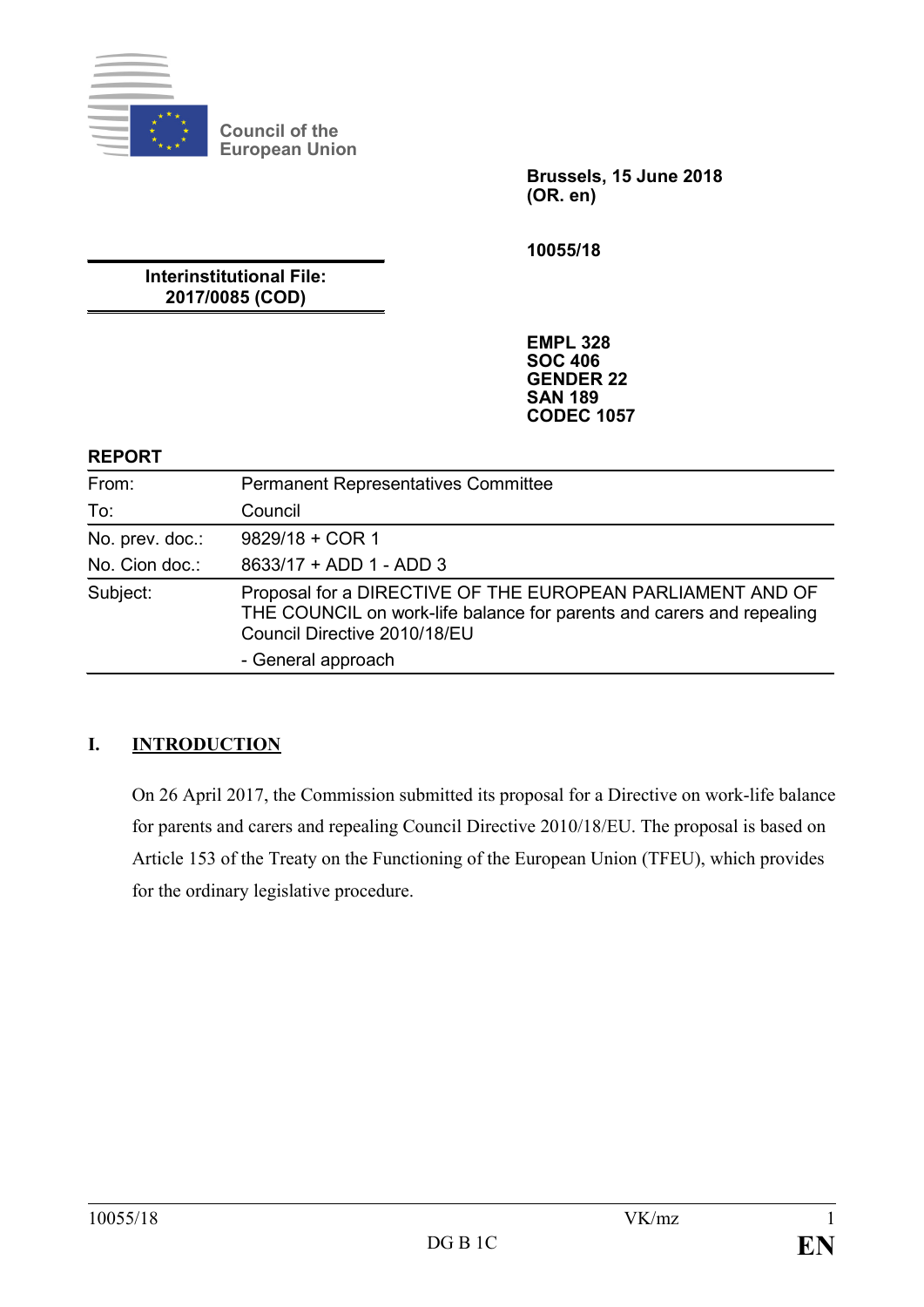The general objective of the proposal is to improve access to work-life balance arrangements such as leaves and flexible working arrangements, as well as to increase the take-up of family-related leaves by men, thus supporting female labour-market participation. In particular, the proposal would reinforce the existing minimum standards on (i) parental leave and (ii) flexible working arrangements, and introduce new minimum standards on (iii) paternity leave and (iv) carers' leave.

The European Parliament has not yet delivered its position, it is expected to do so in July 2018.

The European Economic and Social Committee delivered its opinion on 6 December 20[1](#page-1-0)7<sup>1</sup>.

The Committee of Regions delivered its opinion at its session on 30 November 2017**[2](#page-1-1)**.

# **II. DISCUSSIONS IN THE COUNCIL'S PREPARATORY BODIES**

The Social Questions Working Party (SQWP) started examining the proposal in July 2017. Under the Estonian Presidency, discussions focused predominantly on paternity, parental and carers' leaves. While extensive progress was achieved, a number of outstanding questions remained and a progress report**[3](#page-1-2)** was presented to the EPSCO Council in December 2017.

The Bulgarian Presidency continued the work on the file in five meetings of the SQWP**[4](#page-1-3)** , as well as asking for guidance from the Permanent Representatives Committee (Coreper) on 7 March and 6 June 2018. The suggested solutions on open issues presented to Coreper on 13 June gained a sufficiently wide support; however Coreper decided to leave two open issues for the Council to discuss. These are outlined in Part III below.

<span id="page-1-0"></span> $\mathbf{1}$ **<sup>1</sup>** https://www.eesc.europa.eu/en/our-work/opinions-information-reports/opinions/work-lifebalance-working-parents-and-caregivers

<span id="page-1-1"></span><sup>&</sup>lt;sup>2</sup> https://cor.europa.eu/EN/our-work/Pages/OpinionTimeline.aspx?opId=CDR-3138-2017<br><sup>3</sup> ST 14280/17 + COR1 + COR2

<span id="page-1-2"></span> $\frac{3}{4}$  ST 14280/17 + COR1 + COR2

<span id="page-1-3"></span>**<sup>4</sup>** on 15 and 29 January, 20 February, 4 and 28 May 2018.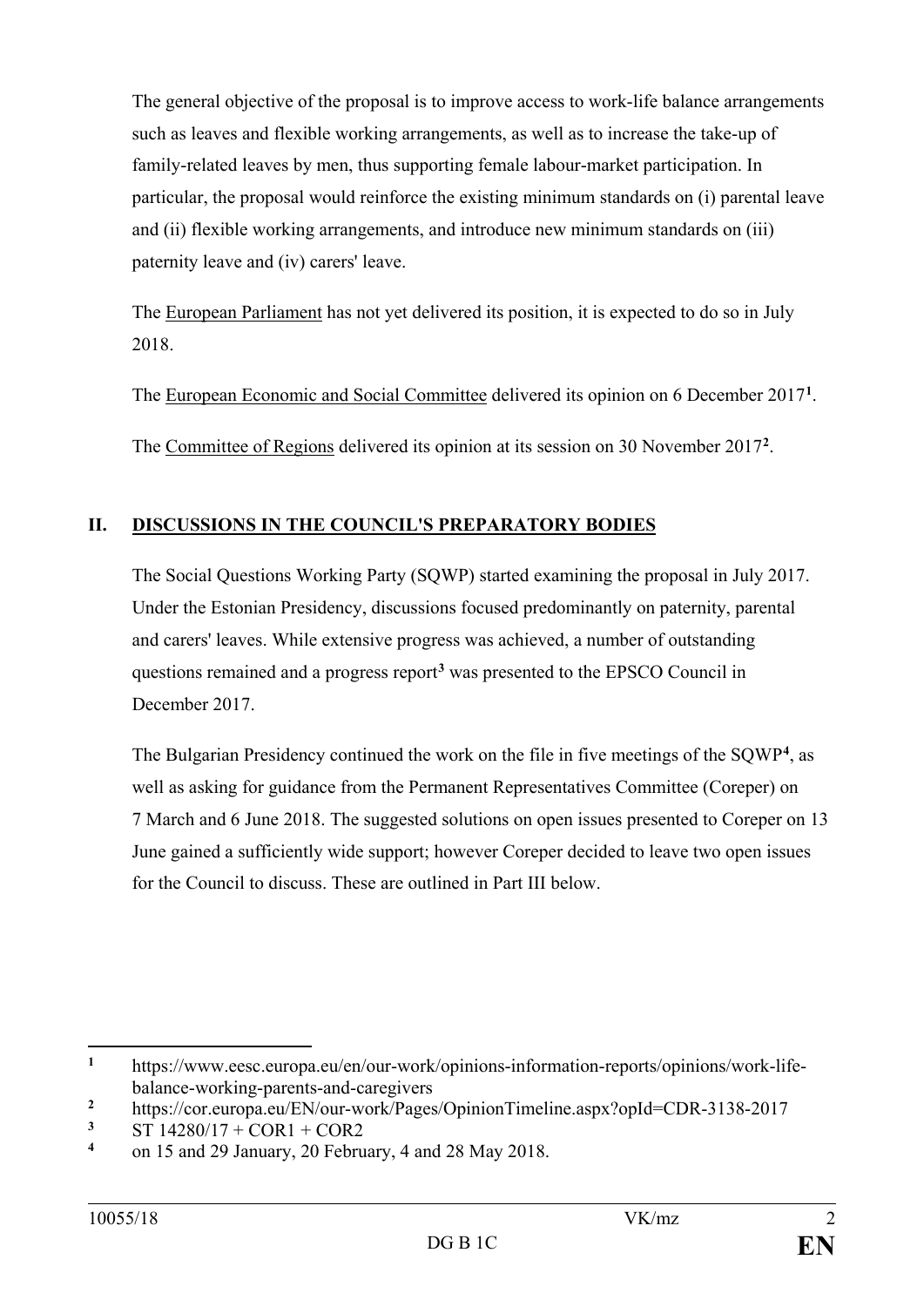An updated compromise package is set out in the Annex to this document, which includes the following main elements:

- Paternity leave: In its proposal, the Commission introduced an EU-wide minimum standard of 10 working days of paternity leave, paid at sick-pay level. The SQWP has broadly supported the introduction of 10 working days of paternity leave at the EU level. Following long discussions, in order to take into account the financial burden on many Member States' social security systems and to allow for more flexibility in implementation, Coreper broadly supported leaving the setting of the level of remuneration up to the Member States.
- **Parental leave**: The Commission proposed enhancing the existing minimum standard on parental leave, as set out in the Parental Leave Directive (2010/18/EU), which provides for an individual right of four months for each worker, out of which currently one month is non-transferable. The Commission has proposed 1) increasing the nontransferable period to four months, 2) changing the age of the child by which the leave should be used from "*up to eight years*" to "*at least twelve years*", and 3) setting minimum remuneration for the four months at least at sick-pay level.

The SQWP agreed to provide for more flexibility so as to allow for different intervention-logics in the Member States to be taken into account by leaving the setting of the level of remuneration up to the Member States. The setting of the age limit of the child is also left up to the Member States, who are merely asked to ensure that the age limit set should allow for the effective take-up of the leave by both parents, as a low age limit would, in practice, prevent some fathers from taking parental leave.

**Carers' leave**: The Commission proposed introducing a minimum standard of 5 working days of carers' leave per year to be paid at sick-pay level. The SQWP amended the definition of "carer" and introduced a new definition of "carers' leave". Furthermore, due to the myriad of different approaches in Member States which aim at facilitating work-life balance for workers with care responsibilities, both the minimum standard for remunerating carers' leave and the specification that the leave has to be at least five-days long are removed.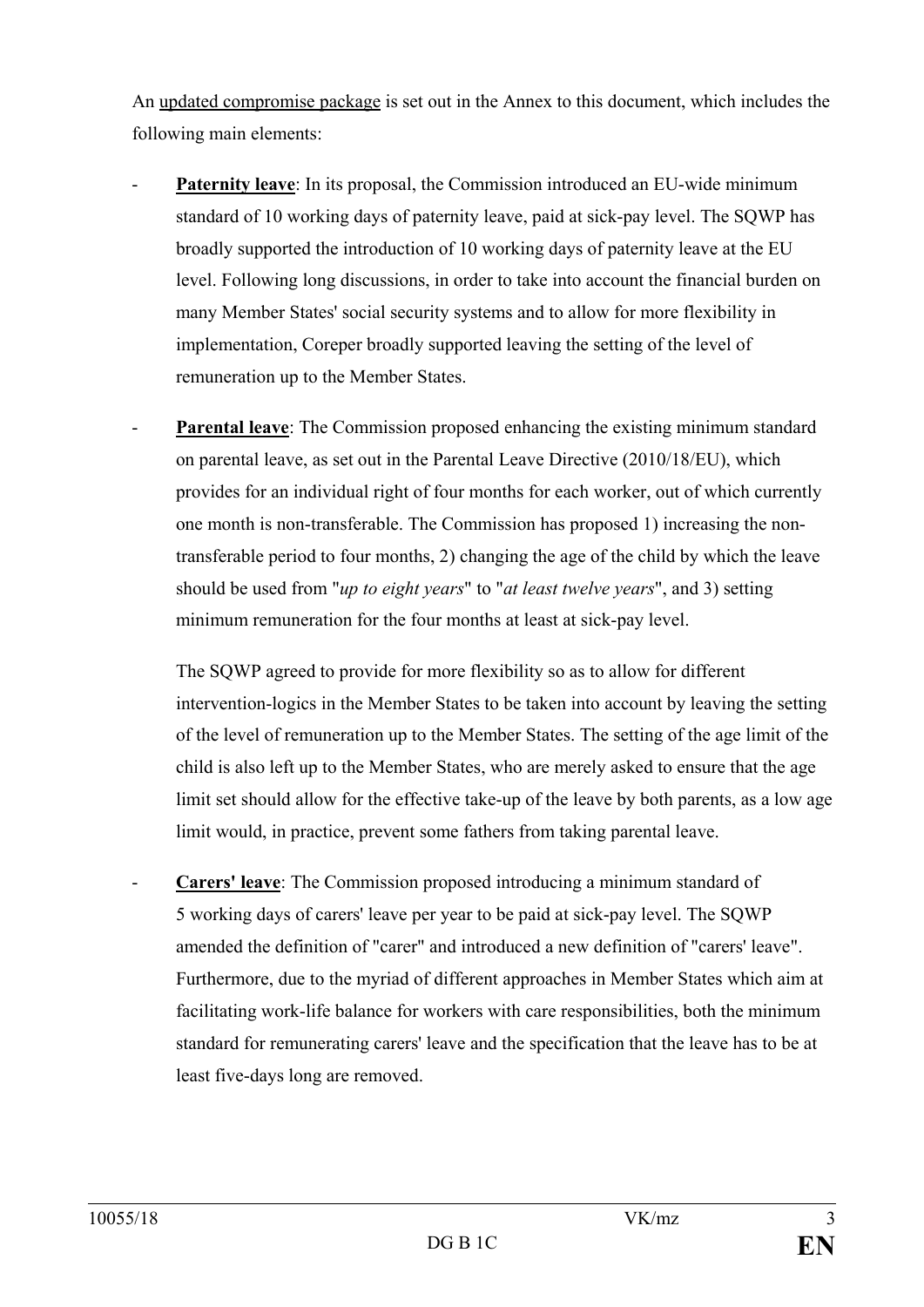- **Flexible working arrangements**: Building on the minimum standards in the Parental Leave Directive (2010/18/EU), the Commission proposed to extend the right to request flexible working arrangements to carers as well as to include *remote working* in the list of examples of such flexible working arrangements. After long discussions, the SQWP seems to have reached a general agreement to support these updates.

#### **Remaining reservations:**

At this stage, scrutiny reservations are maintained by AT, CY, DE, DK, ES, HU, IE, IT, LV, NL, PL and UK.

PT maintains a specific reservation on Article 8 with regard to Article 4.

DK, NL and UK have parliamentary scrutiny reservations.

EL, HR and NL have linguistic scrutiny reservations.

The Commission has affirmed its original proposal at this stage and maintained a scrutiny reservation on any changes thereto.

### **III. OUTSTANDING ISSUES**

### **1) Length of non-transferable parental leave (Article 5(2) and Recital 14):**

At the Coreper meeting on 13 June, several Member States asked for further flexibility in the text, in order to be able to take into account their national intervention-logics. These Member States wished to decrease the number of non-transferable months of parental leave that have to be guaranteed under this Directive to one month. Other delegations strongly affirmed the need to be more ambitious and asked that the two nontransferable months should not be further decreased. Therefore, the Presidency has decided to put "two months" in square brackets and ask the Council to decide on this issue.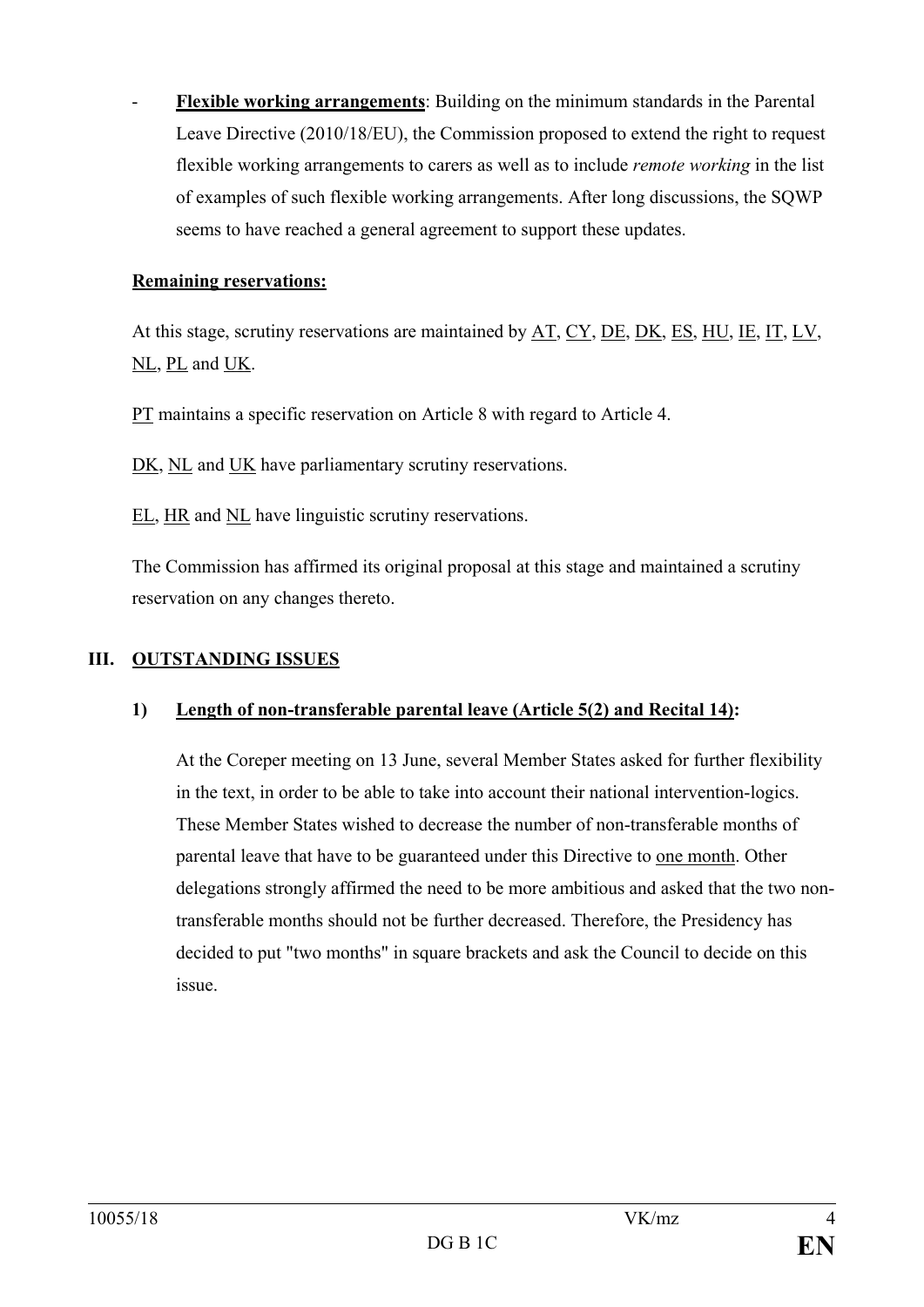# **2) The mention of "adequate" with reference to the payment or allowance to be set by Member States for the non-transferable parental and paternity leaves (Recital 19):**

Following a strong call from many delegations for more legal certainty, prior to the Coreper meeting on 13 June, the Presidency removed the reference to "adequate" from Article 8. This reference was kept in Recital 19 as, in the view of the Presidency, this does not create legal uncertainty, but gives better guidance to Member States for setting the level of remuneration.

At the Coreper meeting on 13 June, some delegations echoed their previous calls for legal certainty and asked for the removal of the reference to "adequate" from Recital 19 as well. The reference to "adequate" has therefore been placed in square brackets, pending a decision by Council.

# **IV. CONCLUSION**

The Council is invited

to examine the compromise text as set out in the Annex to this Report, and in particular address the outstanding issues outlined above; and

 $\frac{1}{2}$ 

to reach a general approach.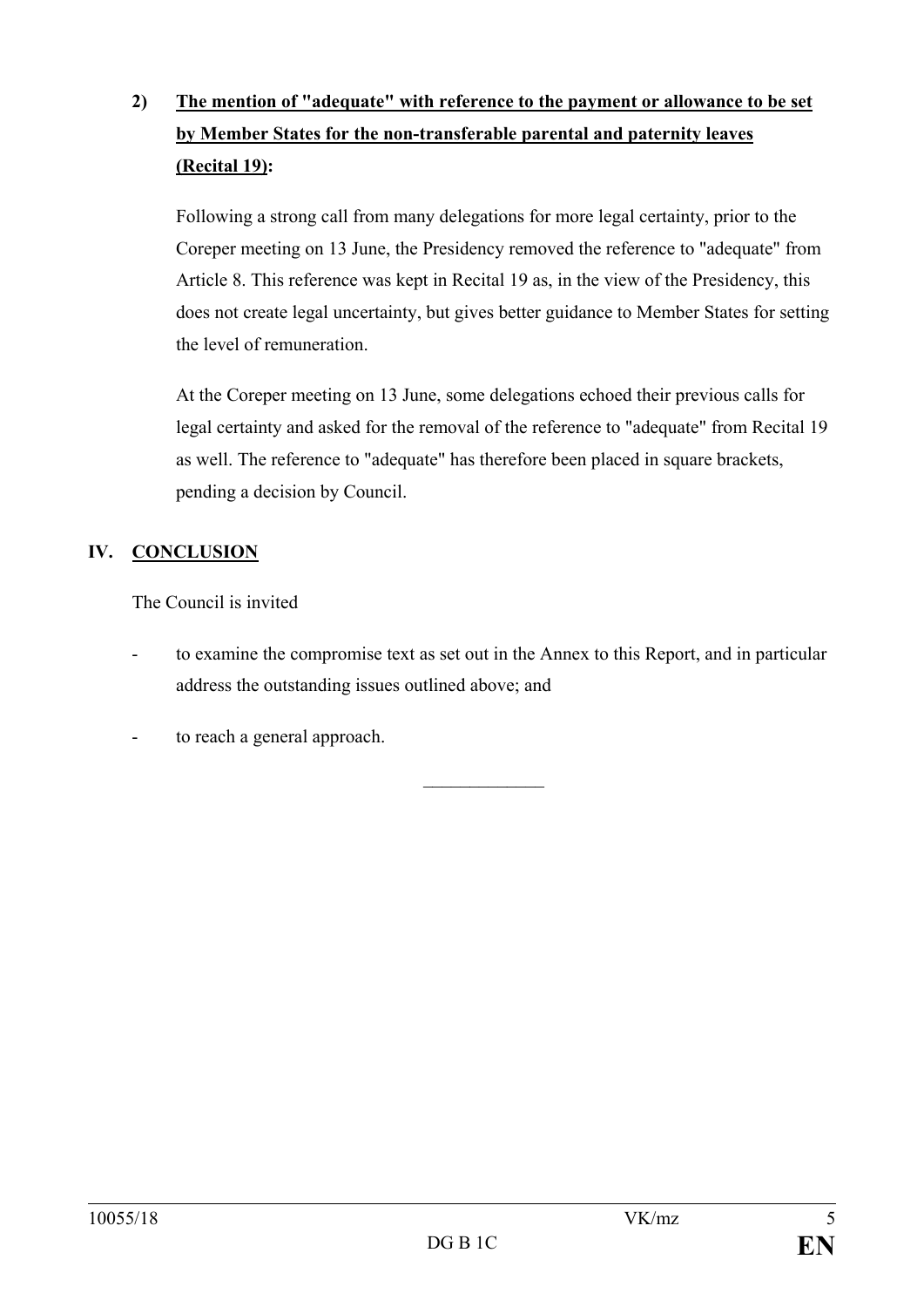#### **Compromise Proposal of the Bulgarian Presidency**

*Changes in relation to the latest Presidency proposal (Annex to doc. 9829/18) are marked in bold.*

Proposal for a

### **DIRECTIVE OF THE EUROPEAN PARLIAMENT AND OF THE COUNCIL**

#### **on work-life balance for parents and carers and repealing Council Directive 2010/18/EU**

#### THE EUROPEAN PARLIAMENT AND THE COUNCIL OF THE EUROPEAN UNION,

Having regard to the Treaty on the Functioning of the European Union, and in particular Article  $153(1)(i)$  and  $(2)(b)$  thereof,

Having regard to the proposal from the European Commission,

After transmission of the draft legislative act to the national parliaments,

Having regard to the opinion of the European Economic and Social Committee<sup>[5](#page-5-0)</sup>,

Having regard to the opinion of the Committee of the Regions<sup>[6](#page-5-1)</sup>,

Acting in accordance with the ordinary legislative procedure,

 $\overline{a}$ 

<span id="page-5-0"></span>**<sup>5</sup>** OJ C , , p. .

<span id="page-5-1"></span>**<sup>6</sup>** OJ C , , p. .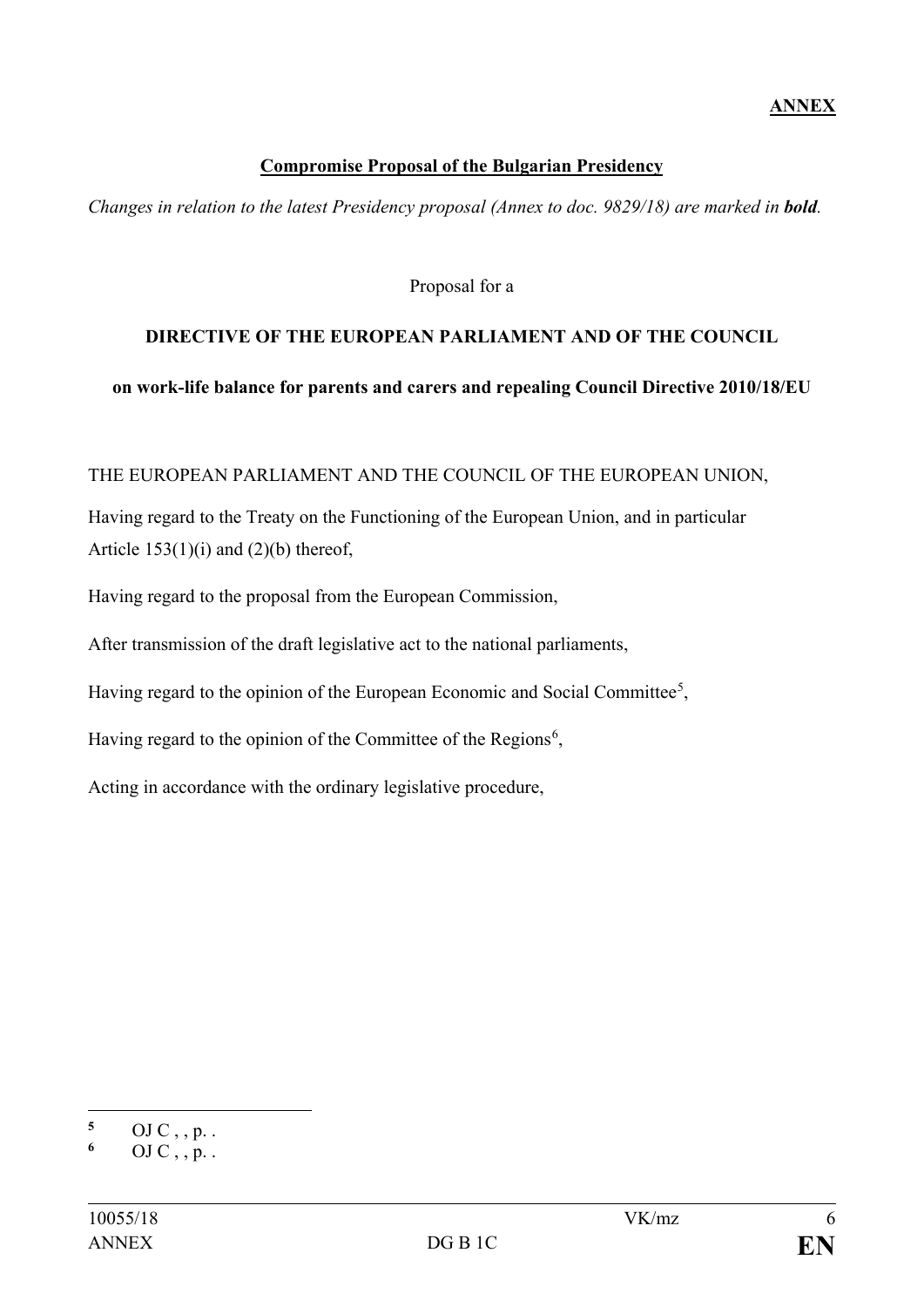### Whereas:

- (1) Article 153(1)(i) of the Treaty on the Functioning of the European Union (TFEU) enables the European Union to support and complement the activities of the Member States, in the field of equality between men and women with regard to labour market opportunities and treatment at work.
- (2) Equality between men and women is a fundamental principle of the Union. According to Article 3 of the Treaty on European Union, the promotion of equality between women and men is one of the Union's aims. Similarly, Article 23 of the Charter of Fundamental Rights of the European Union requires equality between women and men to be ensured in all areas, including employment, work and pay.
- (3) Article 33 of the Charter of Fundamental Rights of the European Union provides for the right to protection from dismissal for a reason connected with maternity and the right to paid maternity leave and to parental leave following the birth or adoption of a child, to reconcile family and professional life.
- (4) The Union is party to the United Nations' Convention on the Rights of People with Disabilities. The provisions of that Convention are thus, from the time of its entry into force, an integral part of the European Union legal order and Union legislation must as far as possible be interpreted in a manner that is consistent with the Convention. The Convention provides, *inter alia*, in its Article 7 that Parties shall take all necessary measures to ensure the full enjoyment by children with disabilities of all human rights and fundamental freedoms on an equal basis with other children.
- (5) Work-life balance policies should contribute to the achievement of gender equality by promoting the participation of women in the labour market, the equal sharing of care responsibilities between men and women, and closing gender gaps in earnings and pay. Such policies should take into account demographic changes including the effects of an ageing population.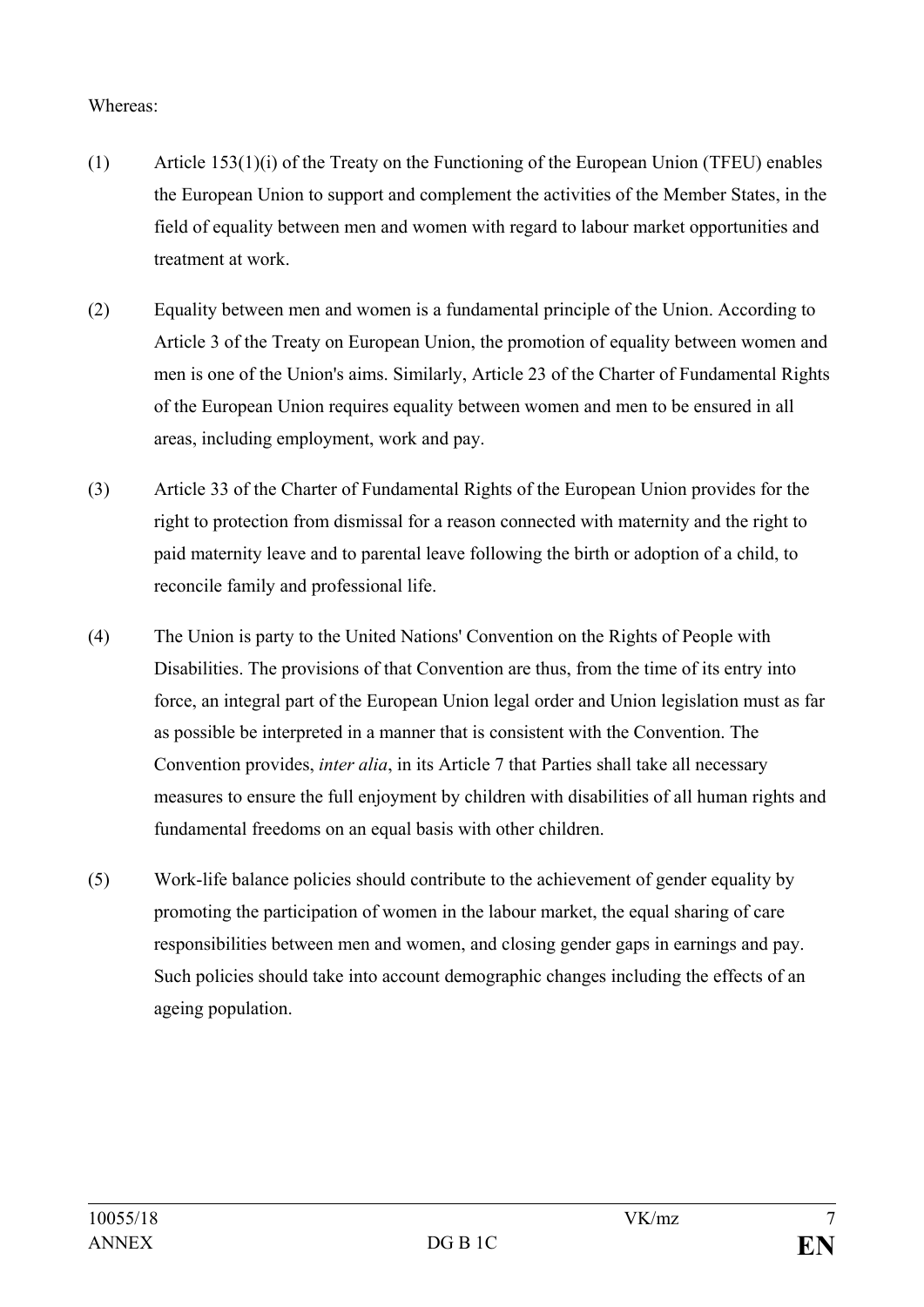- (6) At Union level, several Directives in the fields of gender equality and working conditions already address certain issues that are relevant for work-life balance, in particular Directive 2006/54/EC of the European Parliament and of the Council<sup>[7](#page-7-0)</sup>, Directive 2010/41/EU of the European Parliament and of the Council<sup>[8](#page-7-1)</sup>, Council Directive [9](#page-7-2)2/85/EEC<sup>9</sup>, Council Directive 97/81/EC<sup>[10](#page-7-3)</sup> and Council Directive 2010/18/EU<sup>11</sup>.
- (7) Work-life balance remains however a considerable challenge for many parents and workers with caring responsibilities, with a negative impact on female employment. A major factor contributing to the underrepresentation of women in the labour market is the difficulty of balancing work and family obligations. When they have children, women tend to work less hours in paid employment and spend more time fulfilling unpaid care responsibilities. Having an ill or dependent relative has also been shown to have a negative impact on female employment, with some women dropping out of the labour market entirely.

<span id="page-7-0"></span> $\overline{7}$ **<sup>7</sup>** Directive 2006/54/EC of the European Parliament and of the Council of 5 July 2006 on the implementation of the principle of equal opportunities and equal treatment of men and women in matters of employment and occupation (OJ L 204, 26.7.2006, p. 23).

<span id="page-7-1"></span>**<sup>8</sup>** Directive 2010/41/EU of the European Parliament and of the Council of 7 July 2010 on the application of the principle of equal treatment between men and women engaged in an activity in a self-employed capacity and repealing Council Directive 86/613/EEC (OJ L 180, 15.7.2010, p. 1).

<span id="page-7-2"></span><sup>&</sup>lt;sup>9</sup> Council Directive 92/85/EEC of 19 October 1992 on the introduction of measures to encourage improvements in the safety and health at work of pregnant workers and workers who have recently given birth or are breastfeeding (tenth individual Directive within the meaning of Article 16 (1) of Directive 89/391/EEC) (OJ L 348, 28.11.1992, p. 1).

<span id="page-7-3"></span>**<sup>10</sup>** Council Directive 97/81/EC of 15 December 1997 concerning the Framework Agreement on part-time work concluded by UNICE, CEEP and the ETUC - Annex: Framework agreement on part-time work (OJ L 14, 20.1.1998, p. 9).

<span id="page-7-4"></span>**<sup>11</sup>** Council Directive 2010/18/EU, of 8 March 2010, implementing the revised Framework Agreement on parental leave concluded by BUSINESSEUROPE, UEAPME, CEEP and ETUC and repealing Directive 96/34/EC (OJ L 68, 18.3.2010, p. 13).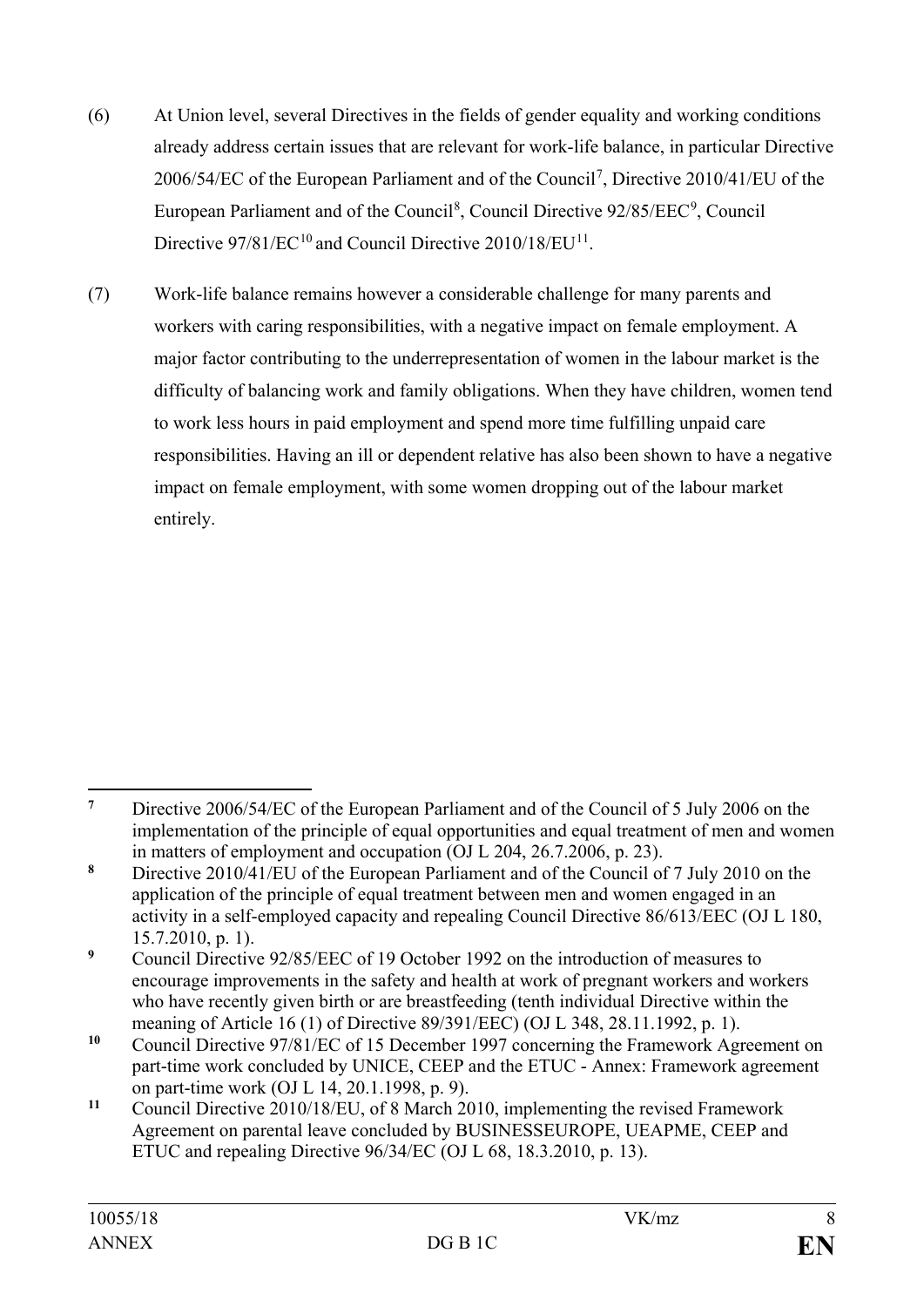- (8) The current Union legal framework provides limited incentives for men to assume an equal share of caring responsibilities. Lack of paid paternity and parental leave in many Member States contributes to the low take-up of such leave by fathers. The imbalance in the design of work-life balance policies between women and men reinforces gender differences between work and care. Conversely, use of work-life balance arrangements by fathers, such as leave or flexible working arrangements, has been shown to have a positive impact in reducing the relative amount of unpaid family work undertaken by women and leaving them more time for paid employment.
- (8a) When implementing this Directive, Member States should take into consideration that the equal uptake of family-related leaves depends also on other appropriate measures, such as the provision of accessible and affordable childcare and long-term care services, which are crucial for allowing parents and carers to enter, stay on, or return to the labour market. Removing economic disincentives can also encourage second-earners, most often women, to fully participate in the labour market.
- (9) The Commission has undertaken a two-stage consultation with the social partners on the challenges related to work-life balance, in line with Article 154 TFEU. There was no agreement among social partners to enter into negotiations on those matters, including on parental leave. It is however important to take action in this area by modernising and adapting the current legal framework, taking into account the outcome of those consultations, as well as of the open public consultation carried out to seek the views of various stakeholders and citizens.
- (10) It is appropriate to repeal and replace Directive 2010/18/EU which currently regulates parental leave by putting into effect a framework agreement concluded between the social partners. This Directive builds, in particular, upon the rules laid down in Directive 2010/18/EU and complements them by strengthening existing rights and by introducing new rights.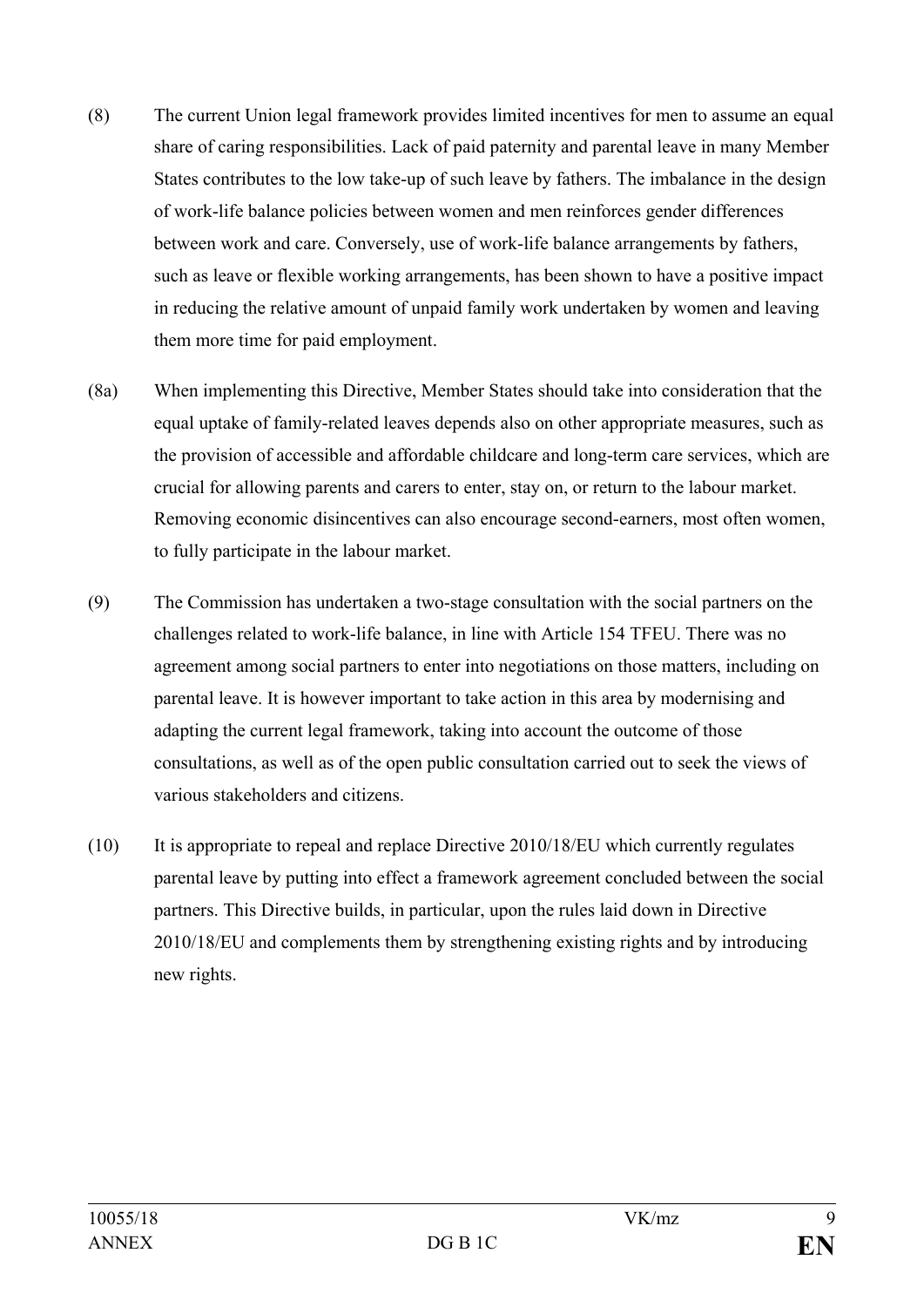- (11) This Directive lays down minimum requirements related to paternity, parental and carers' leave and to flexible working arrangements for parents and workers with caring responsibilities. By facilitating the reconciliation of work and family life for parents and carers, this Directive should contribute to the Treaty-based goals of equality between men and women with regard to labour market opportunities, equal treatment at work and the promotion of a high level of employment in the Union.
- (12) This Directive should apply to all workers who have employment contracts or other employment relationships, including contracts relating to the employment or employment relationships of part-time workers, fixed-term contract workers or persons with a contract of employment or employment relationship with a temporary agency, as previously provided for by the repealed Directive 2010/18/EU. Member States should define employment contracts or employment relationships in line with the criteria for determining the status of a worker as established in the case law of the Court of Justice of the European Union.
- (12a) It is the Member States' competence to define marital and family status, as well as who is to be considered a parent, a mother and a father.
- (13) In order to encourage a more equal sharing of caring responsibilities between women and men, and to allow for an early creation of a bond between fathers and children, the right to paternity leave for fathers should be introduced. The leave should be taken around the time of the birth and be clearly linked to this event. It is for the Member States to determine whether the leave can also be taken partly before or only after the birth of the child, the time frame within which it must be taken, as well as whether and under which conditions it can be on a part-time basis, in blocks separated by periods of work, for example in blocks of weeks, or in other flexible forms. Member States can specify whether paternity leave is expressed in working days, weeks or other time units, taking into account that ten working days correspond to two calendar weeks. In order to take account of differences among Member States, the right to paternity leave should be irrespective of marital or family status as defined in national law.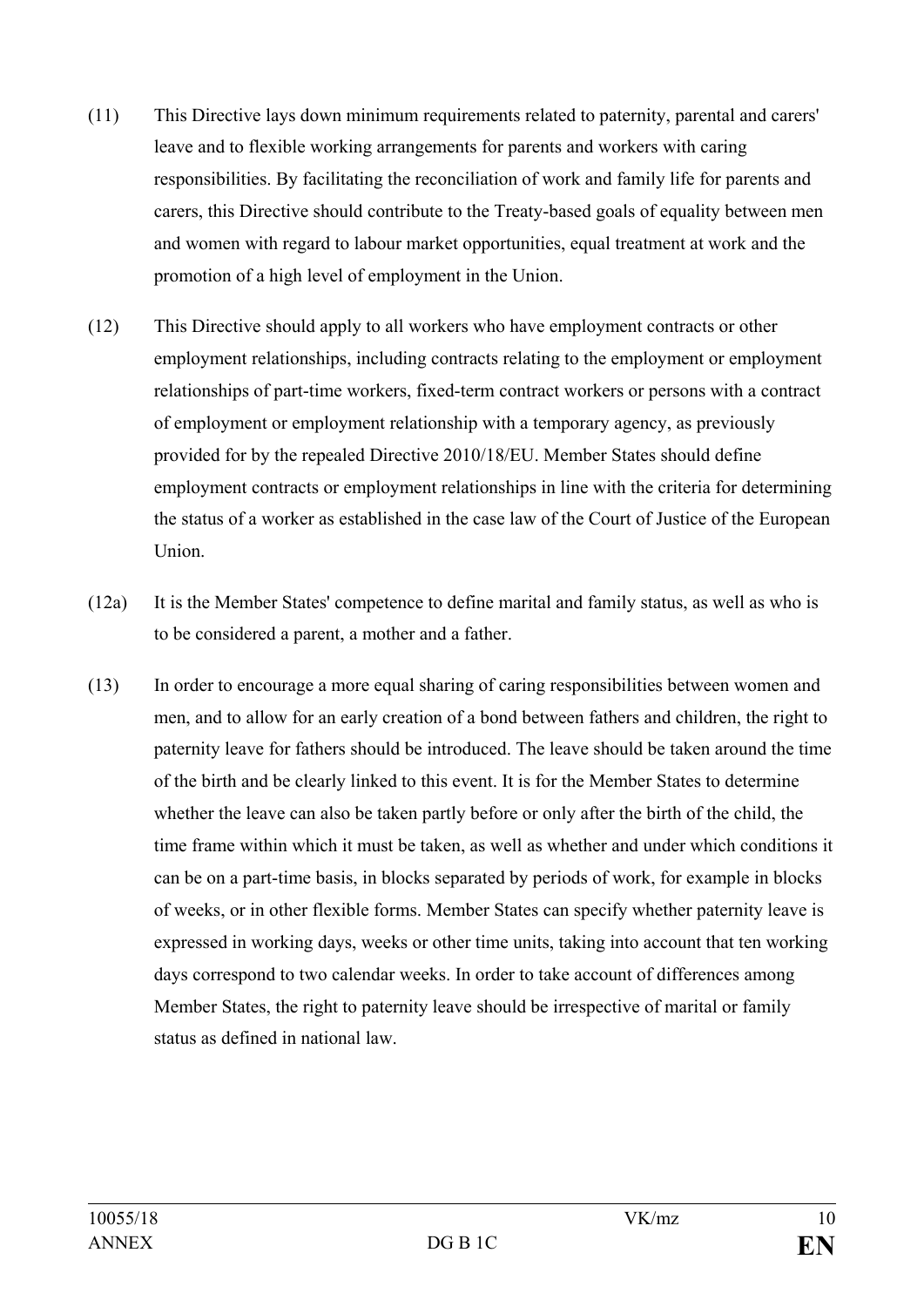- (14) As the majority of fathers do not avail themselves of their right to parental leave or transfer a considerable proportion of their leave entitlement to mothers, in order to encourage fathers to take parental leave, this Directive, while maintaining the right of each parent to at least four months of parental leave previously provided for by the repealed Directive 2010/18/EU, extends from one to **[**two**]** months the period of parental leave which cannot be transferred from one parent to the other.
- (15) A minimum period of four months of parental leave is guaranteed under this Directive for working parents with children. Member States should be able to specify the period of notice to be given by the worker to the employer when applying for parental leave and to decide whether the right to parental leave may be subject to a certain period of service. In view of the growing diversity of contractual arrangements, the sum of successive fixedterm contracts with the same employer should be taken into account for the purpose of calculating the period of service. To balance the needs of workers with those of employers, Member States should also be able to decide whether to define if the employer may be allowed to postpone the granting of parental leave under certain circumstances. In such cases, the employer should provide justification for the postponement.

Given that flexibility makes it more likely that each parent, in particular fathers, will take up their entitlement to such leave, workers should be able to request to take parental leave on a full-time or part-time basis, in blocks separated by periods of work, for example blocks of weeks, or in other flexible forms. It should be up to the employer whether or not to accept such a request for parental leave in other flexible forms than full-time. Member States should also assess if the conditions and detailed arrangements of parental leave should be adapted to the specific needs of parents in particularly disadvantaged situations.

(15a) The age of the child until which parental leave can be taken should be set in such a way as to allow both parents to effectively take up their full entitlement to parental leave under this Directive.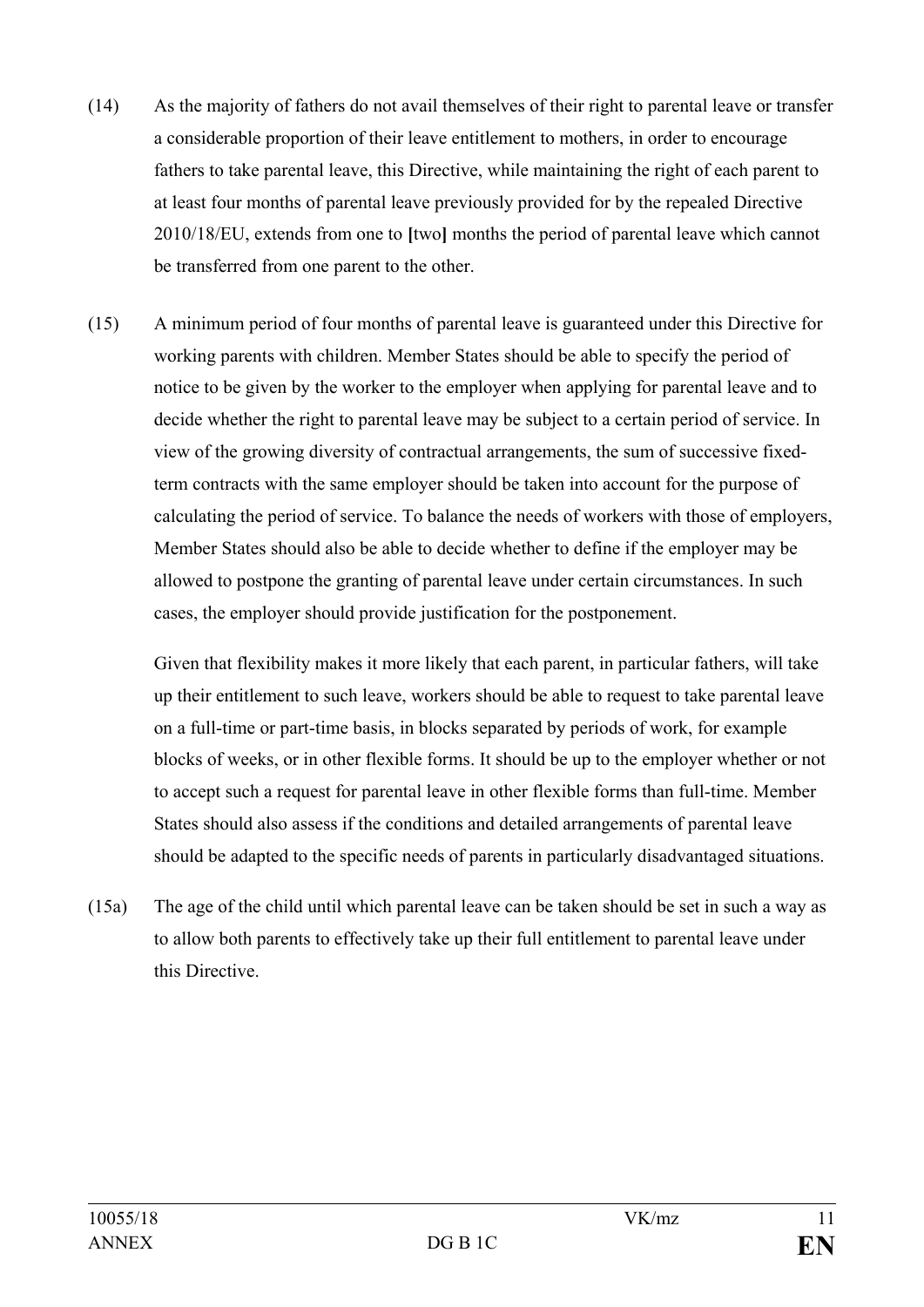- (16) In order to facilitate the return to work following parental leave, workers and employers should be encouraged to maintain contact during the period of leave and may make arrangements for any appropriate reintegration measures, to be decided between the parties concerned, taking into account national law, collective agreements and practice.
- (17) In order to provide greater opportunities to remain in the workforce for men and women with caring responsibilities, workers should have the right to carers' leave. The Member States should specify the conditions for access to this right and the modalities for its exercise, including its duration and the situations where a need for care is recognised. Due to an ageing population, the need for care will continue to rise, which should be taken into account by Member States when they develop care policies, including on carers' leave.
- (18) In addition to the right to carers' leave provided for in this Directive, all workers should maintain their right to take time off from work on the grounds of force majeure for urgent and unexpected family reasons, as previously provided for by the repealed Directive 2010/18/EU, under the conditions established by the Member States.
- (19) To increase the incentives for workers with children, men in particular, to take the periods of leave provided for in this Directive, the right to an **[**adequate**]** allowance while on leave should be foreseen.

Consequently, Member States should set an **[**adequate**]** level of payment or allowance for the minimum period of paternity leave and for the minimum non-transferable period of parental leave guaranteed under this Directive. When setting the level of this payment or allowance Member States should take into account that the take-up of paternity leave and parental leave often results in a loss of income for the family and that first earners in a family will only be able to make use of their right to parental leave if it is sufficiently well remunerated.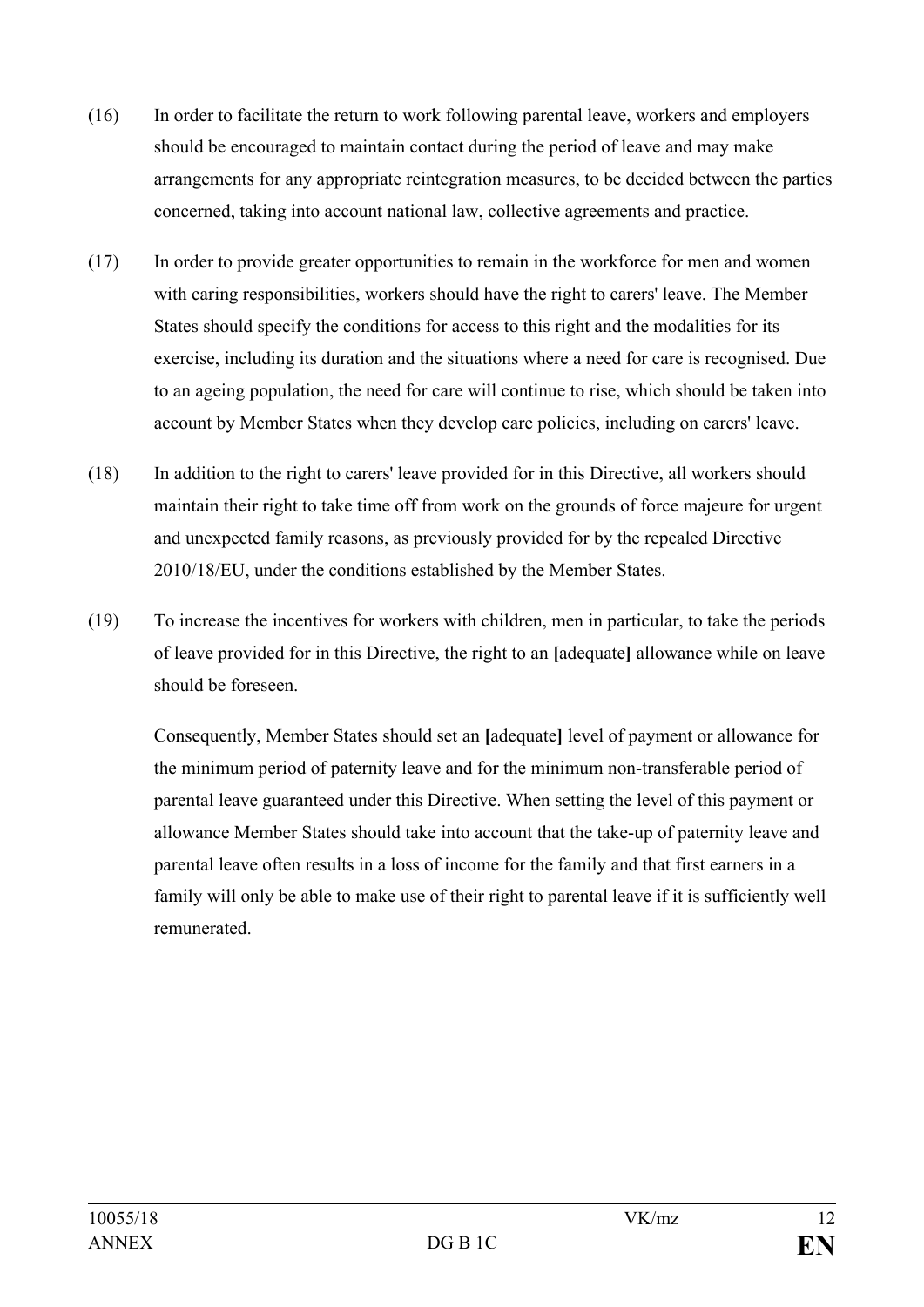- (19a) This Directive should be without prejudice to the coordination of social security systems under Regulation (EC) No  $883/2004$  of the European Parliament and of the Council<sup>12</sup>, Regulation (EU) No 1231/2010 of the European Parliament and of the Council<sup>[13](#page-12-1)</sup> and Council Regulation (EC) No  $859/2003^{14}$ . The Member State competent for social security of a person is determined by application of those Regulations.
- (20) As previously provided for by the repealed Directive 2010/18/EU, Member States are required to define the status of the employment contract or employment relationship for the period of parental leave. In accordance with the case-law of the Court of Justice of the European Union, the employment relationship between the worker and his employer is therefore maintained during the period of leave and, as a result, the beneficiary of such leave, remains, during that period, a worker for the purposes of Union law. When defining the status of the employment contract or employment relationship during the period of the leaves covered by this Directive, including as regards entitlements to social security, the Member States should therefore ensure that the employment relationship is maintained.

<span id="page-12-0"></span> $12$ **<sup>12</sup>** Regulation (EC) No 883/2004 of the European Parliament and of the Council of 29 April 2004 on the coordination of social security systems (OJ L 166, 30.4.2004, p. 1).

<span id="page-12-1"></span>**<sup>13</sup>** Regulation (EU) No 1231/2010 of the European Parliament and of the Council of 24 November 2010 extending Regulation (EC) No 883/2004 and Regulation (EC) No 987/2009 to nationals of third countries who are not already covered by these Regulations solely on the ground of their nationality (OJ L 344, 29.12.2010, p. 1).

<span id="page-12-2"></span>**<sup>14</sup>** Council Regulation (EC) No 859/2003 of 14 May 2003 extending the provisions of Regulation (EEC) No 1408/71 and Regulation (EEC) No 574/72 to nationals of third countries who are not already covered by those provisions solely on the ground of their nationality (OJ L 124, 20.5.2003, p. 1).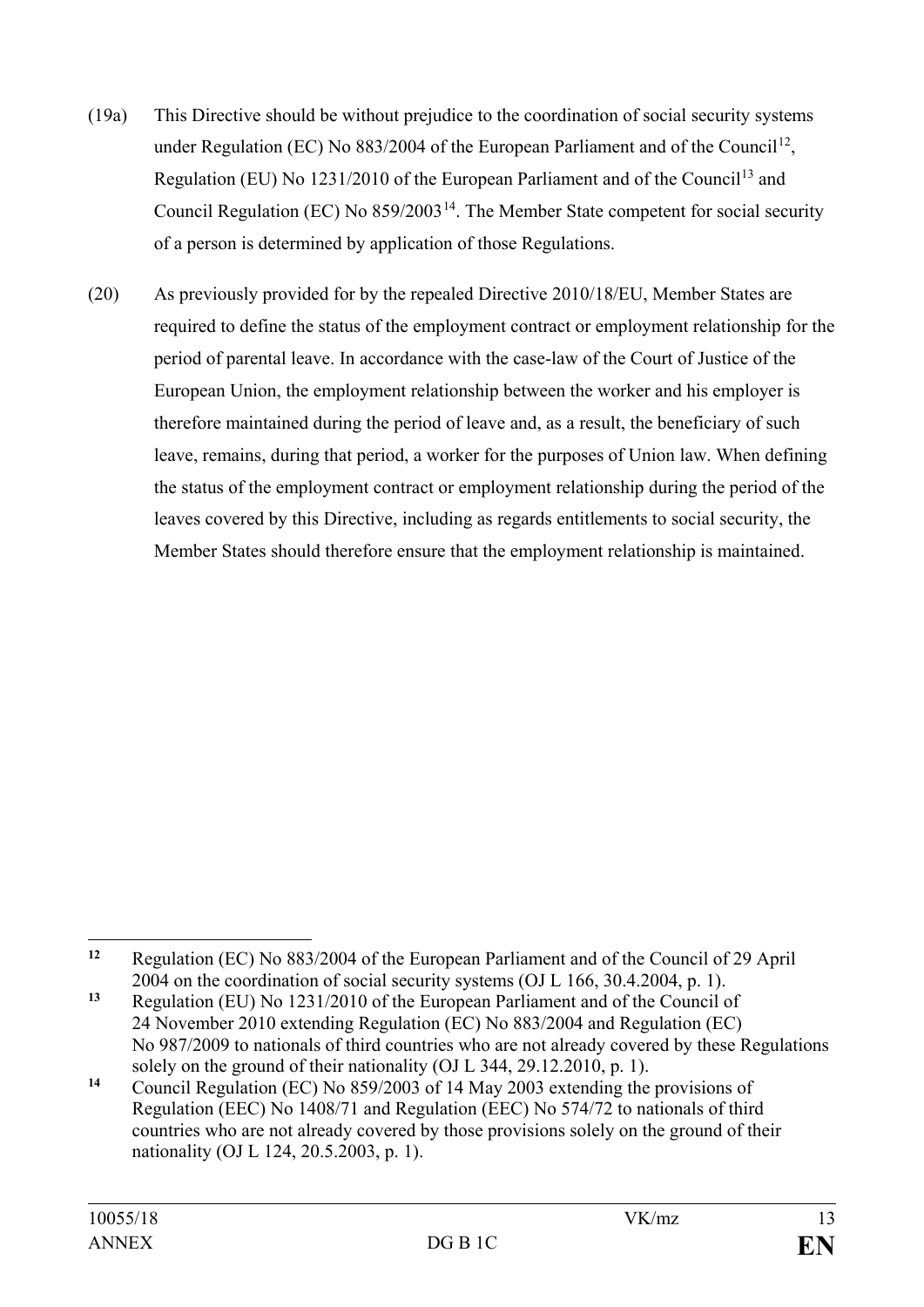- (21) In order to encourage working parents and carers to remain in the work force, those workers should be able to adapt their working schedules to their personal needs and preferences. Working parents and carers should therefore be able to request flexible working arrangements, meaning the possibility for workers to ask to adjust their working patterns, including through the use of remote working arrangements, flexible working schedules, or a reduction in working hours, for caring purposes. In order to address the needs of workers and employers, it should be possible for Member States to limit the duration of flexible working arrangements, including any reduction in working hours or any remote working arrangements. While working part-time has been shown to be useful in allowing some women to remain in the labour market after having children, long periods of reduced working hours may lead to lower social security contributions translating into reduced or non-existing pension entitlements. The decision as to whether or not to accept a worker's request for flexible working arrangements should lie with the employer. When considering requests for flexible working arrangements, employers can take into account, *inter alia*, the duration of the requested flexible working arrangements, as well as their resources and operational capacity to offer such arrangements. Specific circumstances underlying the need for flexible working arrangements can change. Workers should therefore not only have the right to return to their original working patterns at the end of a given agreed period, but should also be able to request to do so at any time where a change in the underlying circumstances so requires.
- (22) Leave arrangements are intended to support working parents and carers during a specific period of time, and are aimed at maintaining and promoting their continued attachment to the labour market. It is therefore appropriate to make express provision for the protection of the employment rights of workers taking leave covered by this Directive and in particular their right to return to the same or an equivalent post, and not to suffer any detriment in their terms and conditions as a result of their absence. Workers should retain their entitlement to relevant rights already acquired, or in the process of being acquired, until the end of such leave.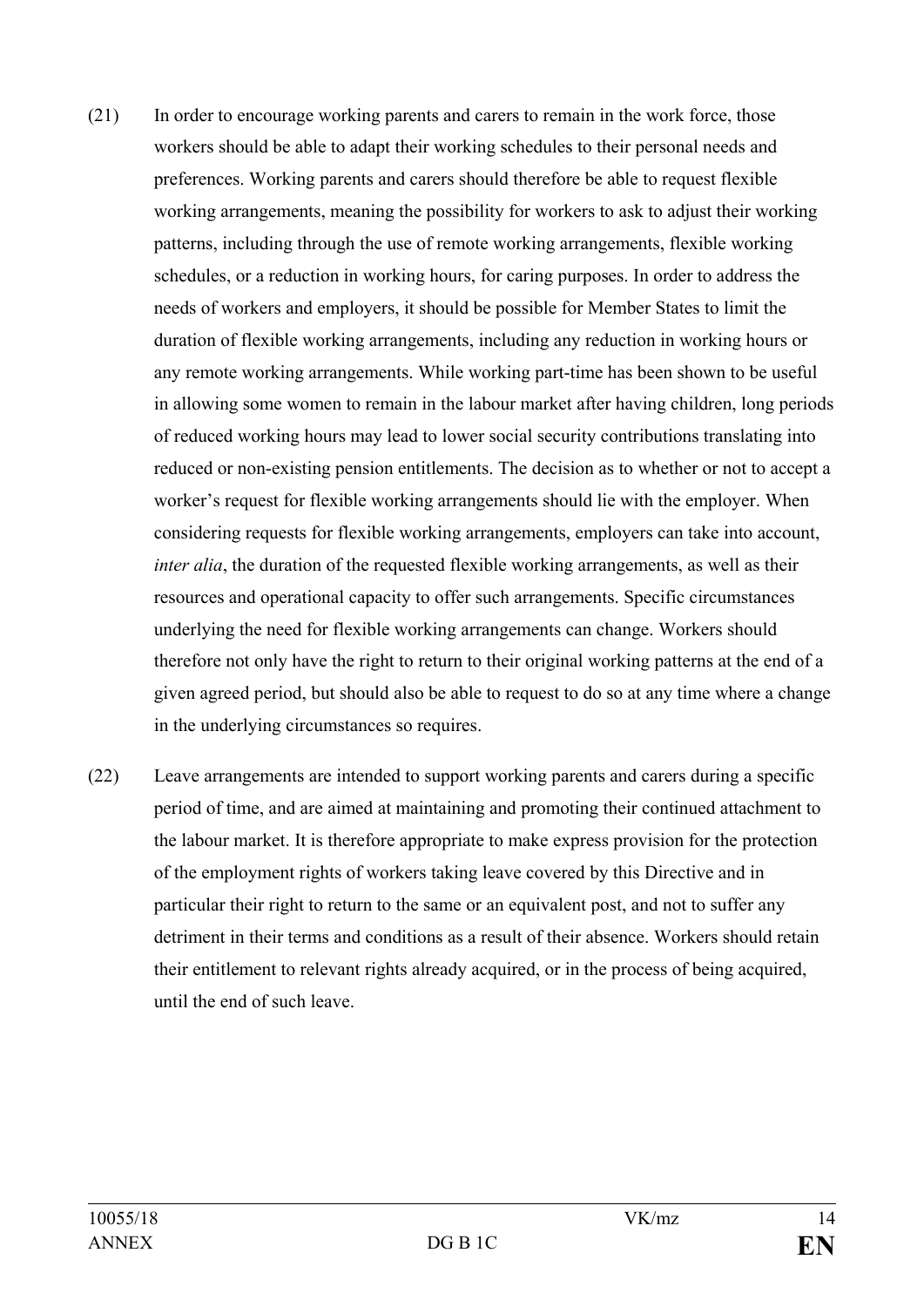- (23) Workers exercising their rights to leave or to request flexible working arrangements should be protected against discrimination or any less favourable treatment on that ground.
- (24) Workers exercising their rights to take leave or to request flexible working arrangements provided for in this Directive should enjoy protection from dismissal and any preparations for a possible dismissal on the grounds that they applied for, or have taken such leave or have exercised the right to request such flexible working arrangements. The concept of "preparations for a possible dismissal" should be seen in the light of the case law of the Court of Justice of the European Union, in particular its judgement in Case C-460/06[15.](#page-14-0) Where workers consider that they have been dismissed on those grounds, they should be able to ask the employer to provide duly substantiated grounds for the dismissal.
- (25) The burden of proof that there has been no dismissal on the grounds that workers have applied for, or have taken, paternity and/or parental leave should fall on the employer when workers establish, before a court or other competent authority, facts from which it may be presumed that they have been dismissed on such grounds. The legal protection provided for in this Directive for the types of leave referred to above takes into account their nature and objective, and the particular importance of these two types of leave for the promotion of gender equality, notably the equal sharing of care responsibilities between women and men, as well as the length of these leaves and the fact that a corresponding payment or allowance is provided.

<span id="page-14-0"></span> $15$ **<sup>15</sup>** Case C-460/06 *Nadine Paquay v Société d'architectes Hoet + Minne SPRL* [2007] ECR I-08511.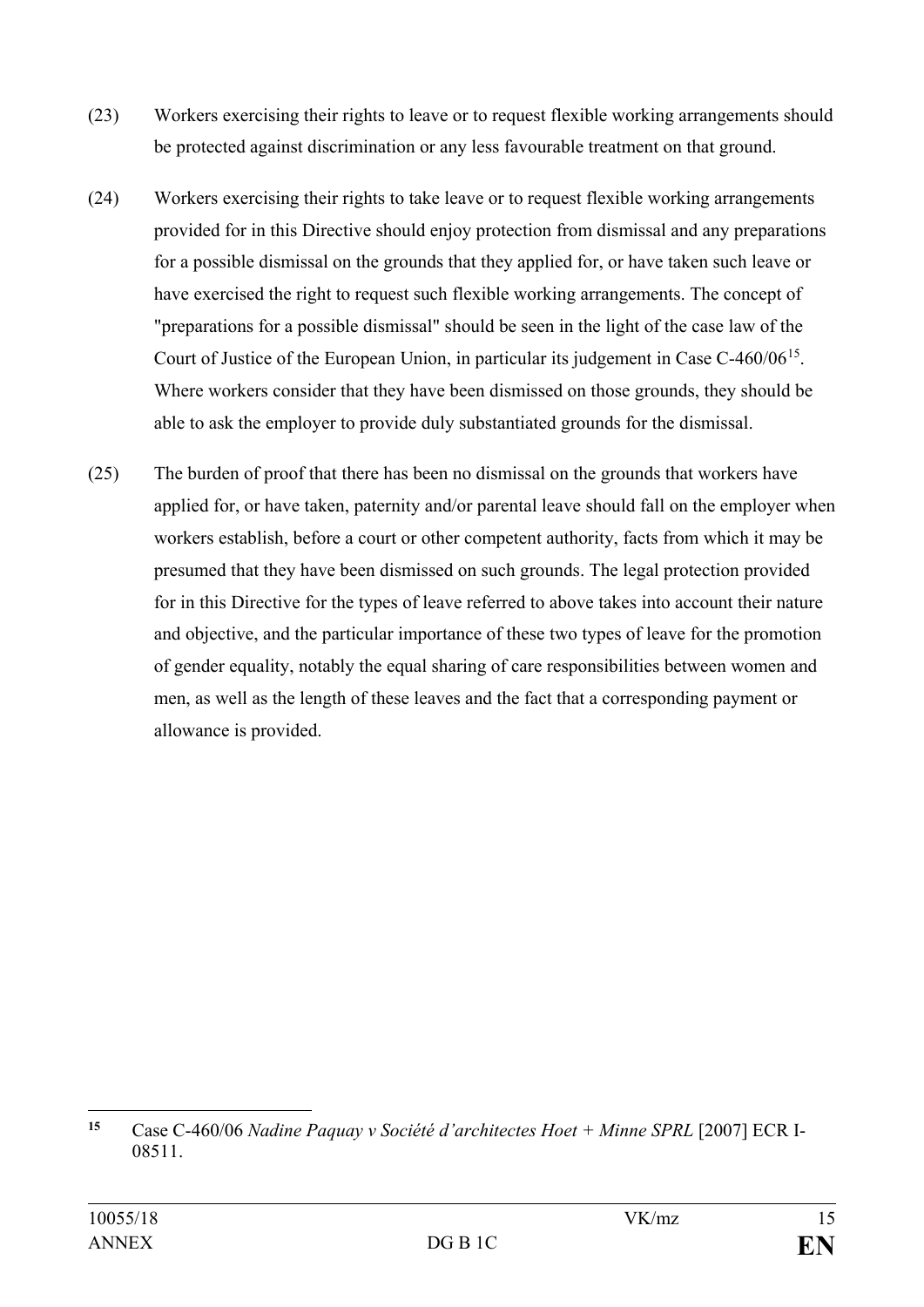- (26) Member States should provide for effective, proportionate and dissuasive penalties in the event of breaches of national provisions adopted pursuant to this Directive or the relevant provisions already in force concerning the rights which are within the scope of this Directive. Penalties can include administrative and financial sanctions, such as fines or the payment of compensation, as well as other types of sanctions. The effective implementation of the principles of equal treatment and equal opportunities requires adequate judicial protection of workers against adverse treatment or adverse consequences resulting from a complaint or proceeding relating to the rights under this Directive. Victims may be deterred from exercising their rights on account of the risk of retaliation and therefore should be protected from any adverse treatment where they exercise their rights provided for by this Directive. Such protection is particularly relevant as regards workers' representatives in the exercise of their function.
- (27) With a view to further improving the level of protection of rights provided for in this Directive, national equality bodies should be competent for the tasks in relation to nondiscrimination falling within the scope of this Directive.
- (28) This Directive lays down minimum requirements, thus giving the Member States the option of introducing or maintaining more favourable provisions. Allowing one parent to transfer their non-transferable part of the parental leave entitlement to the other would not constitute a more favourable provision for that individual worker. Rights acquired under the existing legal framework should continue to apply, unless more favourable provisions are introduced by this Directive. The implementation of this Directive cannot be used to reduce existing rights set out in existing Union legislation in this field nor can it constitute valid grounds for reducing the general level of protection afforded to workers in the field covered by this Directive.
- (29) In particular, nothing in this Directive should be interpreted as diminishing previously existing rights under Directive 2010/18/EU, Directive 92/85/EEC and Directive 2006/54/EC, including its Article 19. All references to the repealed Directive 2010/18/EU should be construed as references to this Directive.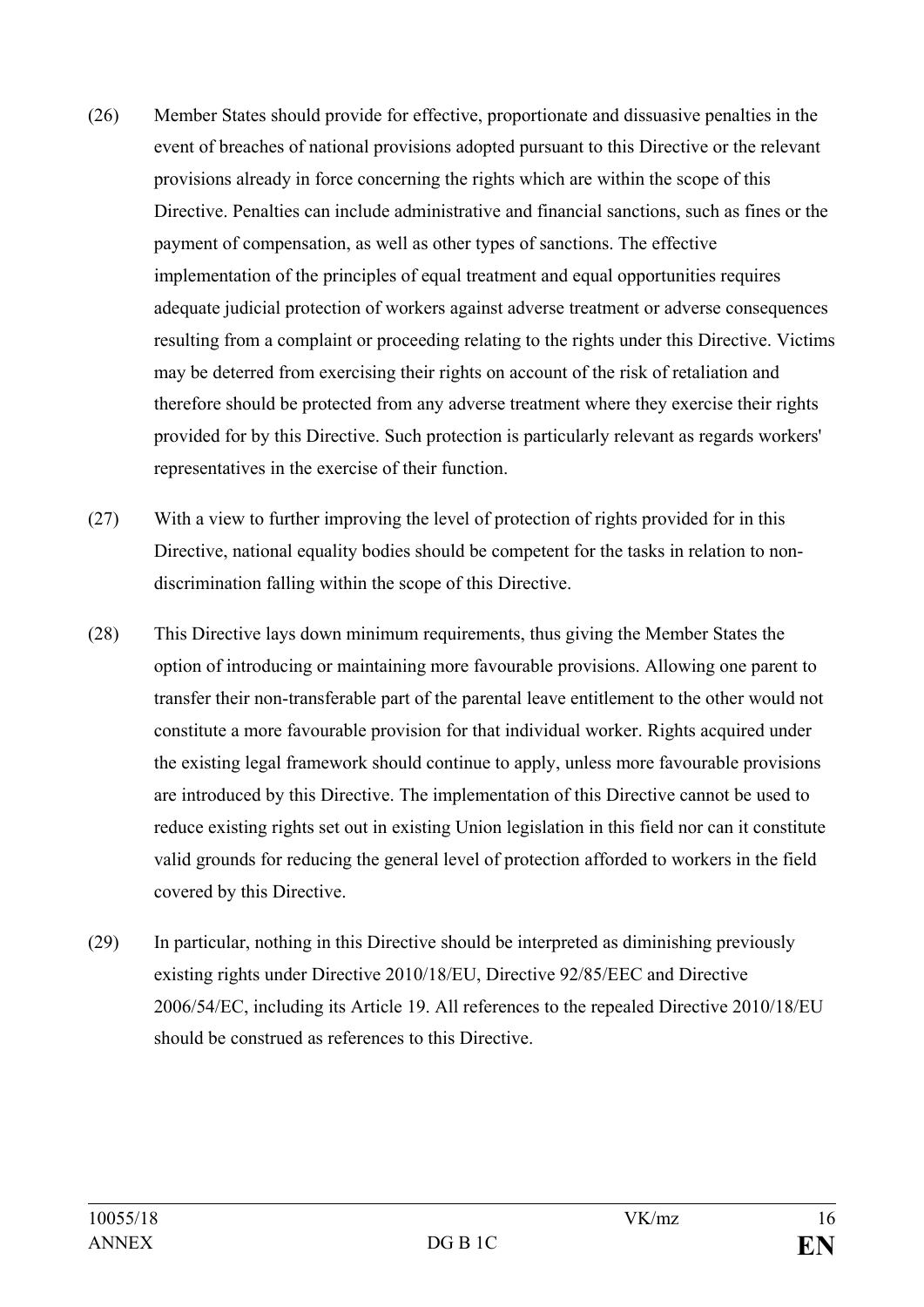- (30) This Directive should avoid imposing administrative, financial and legal constraints in a way which would hold back the creation and development of small and medium-sized undertakings. Member States are therefore invited to assess the impact of their transposition act on SMEs in order to make sure that SMEs are not disproportionately affected, paying particular attention to micro-enterprises and to the need to avoid any unnecessary administrative burden.
- (30a) Any kind of family-related time off work, in particular maternity leave, paternity leave, parental leave and carers' leave, available under national legislation and/or collective agreements should count towards fulfilling the requirements for one or more of the leaves foreseen in this Directive and Directive 92/85/EEC, provided that all minimum requirements established therein are met and that the general level of protection afforded to workers in the field covered by these Directives is not reduced. In this case, when implementing this Directive, Member States need not rename or change the different types of family leave that are provided for under national legislation and/or collective agreements and which are used towards compliance with this Directive.
- (31) The Member States may entrust social partners with the implementation of this Directive, where social partners jointly request to do so and as long as the Member States take all the necessary steps to ensure that they can at all times guarantee the results sought under this Directive.
- (32) Since the objectives of this Directive, namely to ensure the implementation of the principle of equality between men and women with regard to labour market opportunities and treatment at work across the Union, cannot be sufficiently achieved by the Member States, but can be better achieved at Union level, the Union may adopt measures, in accordance with the principle of subsidiarity as set out in Article 5 of the Treaty on European Union. In accordance with the principle of proportionality, as set out in that Article, this Directive does not go beyond what is necessary in order to achieve those objectives,

### HAVE ADOPTED THIS DIRECTIVE: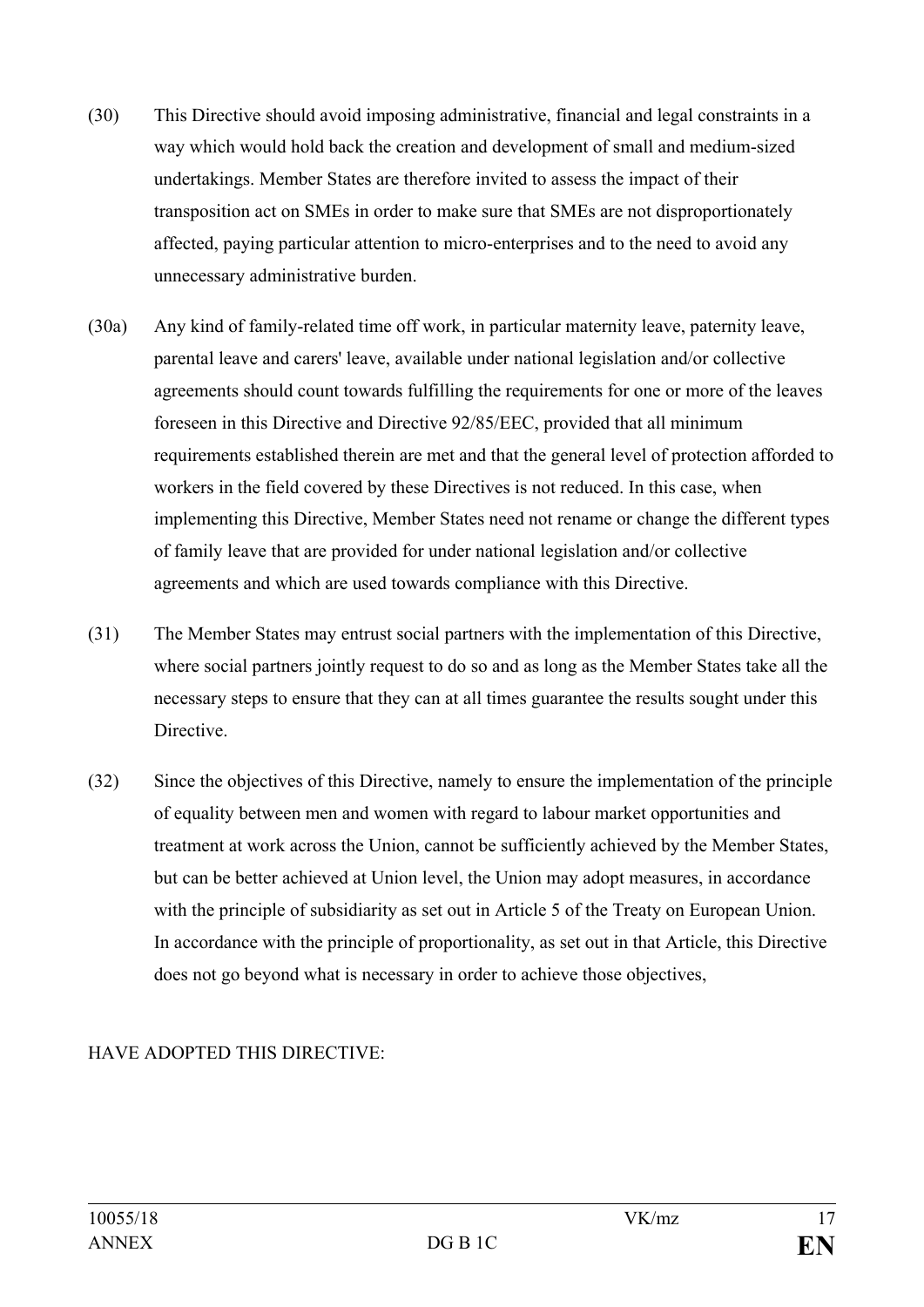### **Subject matter**

This Directive lays down minimum requirements designed to achieve equality between men and women with regard to labour market opportunities and treatment at work through facilitating the reconciliation of work and family life for working parents and carers.

To that end, it provides for individual rights related to:

- (a) paternity leave, parental leave and carers' leave; and
- (b) flexible working arrangements for working parents and carers.

#### *Article 2*

#### **Scope**

This Directive applies to all workers, men and women, who have an employment contract or employment relationship as defined by the law, collective agreements or practice in force in each Member State.

### *Article* 3

### **Definitions**

For the purposes of this Directive, the following definitions apply:

- (a) "paternity leave" means leave from work for fathers to be taken on the occasion of the birth of a child;
- (b) "parental leave" means leave from work for parents on the grounds of the birth or adoption of a child, to take care of that child;
- (ba) "carers' leave" means leave from work for workers in order to provide personal care or support to a relative or a person living in the same household in need of significant care or support due to a serious medical reason, as defined by Member States;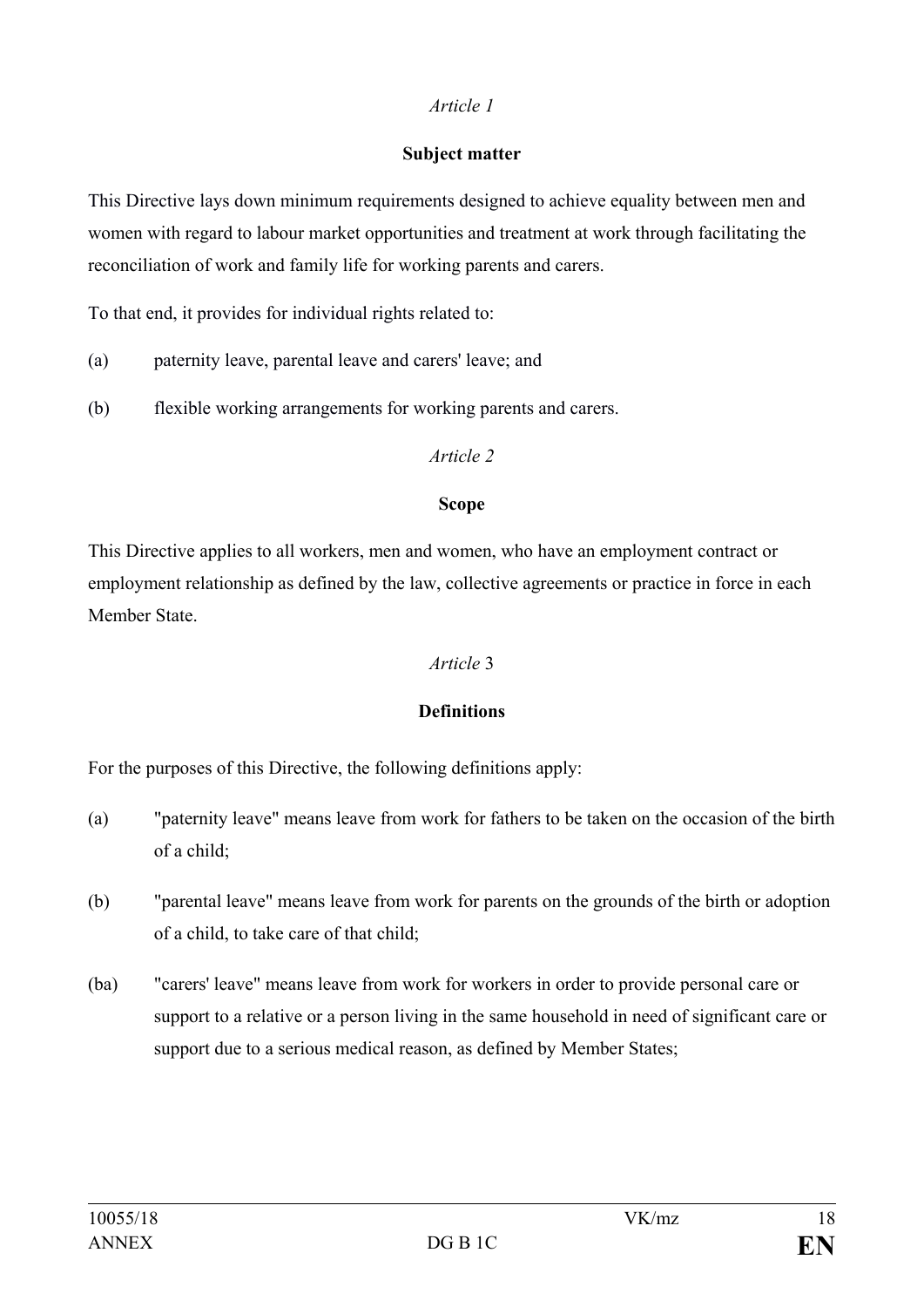- (c) "carer" means a worker providing personal care or support to the persons referred to in point (ba) above;
- (d) "relative" means a worker's son, daughter, mother, father, spouse or partner in civil partnership, where such partnerships are envisaged by national law;
- (e)
- (f) "flexible working arrangements" means the possibility for workers to adjust their working patterns, including through the use of remote working arrangements, flexible working schedules, or a reduction in working hours.

### **Paternity leave**

- 1. Member States shall take the necessary measures to ensure that fathers have the right to paternity leave of ten working days to be taken around the time of the birth of the child. Member States may determine whether the leave can also be taken partly before or only after the birth of the child, as well as whether it can be taken in flexible forms.
- 2. The right to paternity leave referred to in paragraph 1 shall be granted irrespective of marital or family status as defined in national law.
- 3. The reference to ten working days in paragraph 1 shall be understood as referring to the full-time working pattern, as defined in the Member State in question. A worker's entitlement to paternity leave may be calculated proportionally to the working time, in line with the worker's individual working pattern as specified in the contract of employment.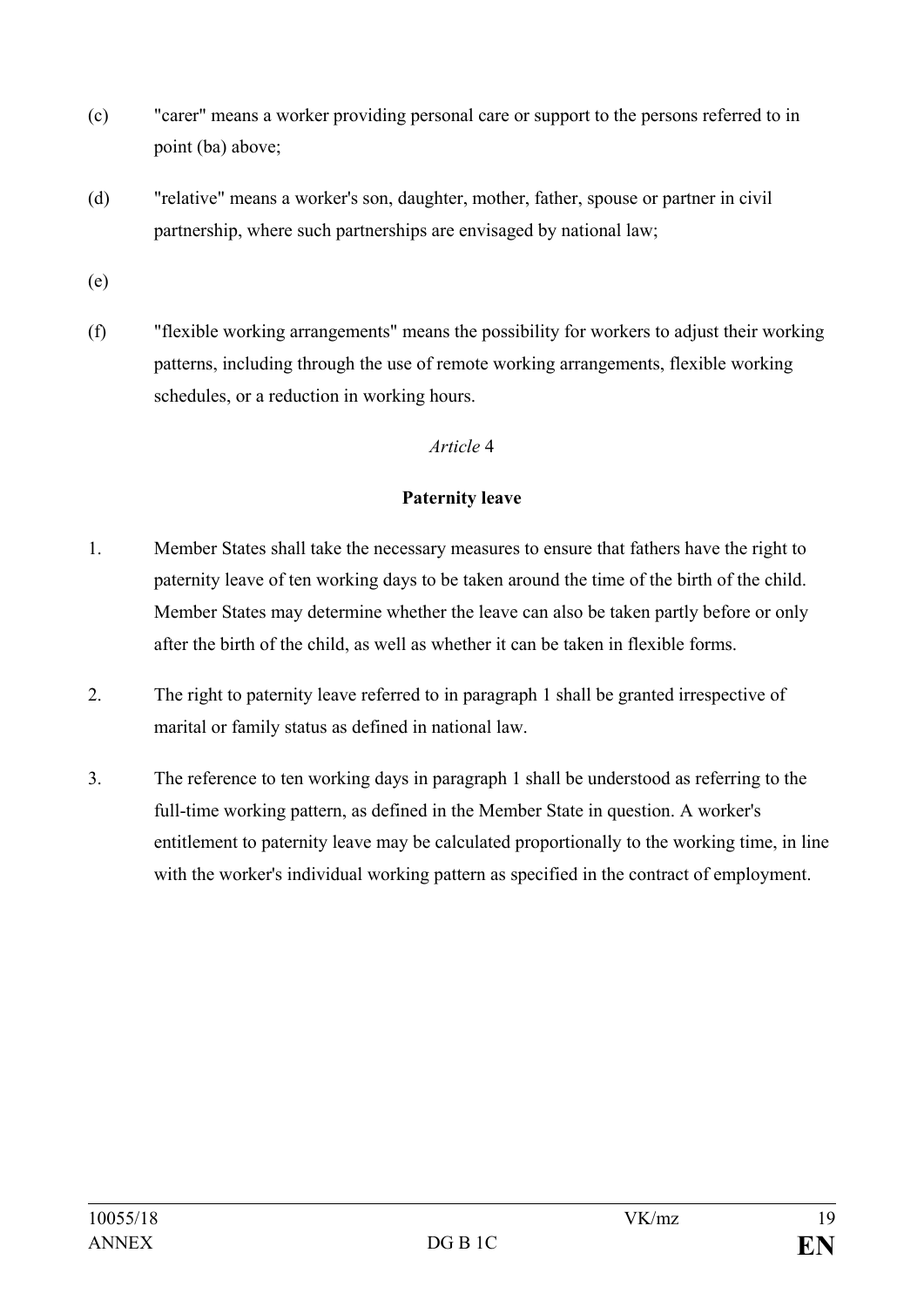### **Parental leave**

- 1. Member States shall take the necessary measures to ensure that workers have an individual right to parental leave of four months to be taken before the child reaches a given age. This age shall be determined by Member States and/or the social partners in a way that ensures that each parent can effectively exercise their right to parental leave on an equal basis.
- 2. Member States shall ensure that **[**two**]** months of parental leave cannot be transferred.
- 3. Member States shall establish the period of notice to be given by workers to employers when exercising the right to parental leave. In doing so, Member States shall take into account the needs of both employers and workers. Member States shall ensure that the worker's request specifies the intended beginning and end of the period of leave.
- 4. Member States may make the right to parental leave subject to a period of work qualification and/or a length of service qualification which shall not exceed one year. In the case of successive fixed-term contracts, within the meaning of Council Directive  $1999/70/EC^{16}$ , with the same employer, the sum of those contracts shall be taken into account for the purpose of calculating the qualifying period.
- 5. Member States may define the circumstances in which an employer, following consultation in accordance with national law, collective agreements and/or practice, may be allowed to postpone the granting of parental leave by a reasonable period of time on the grounds that it would seriously disrupt the good functioning of the establishment. Employers shall justify any postponement of parental leave in writing.

<span id="page-19-0"></span> $16$ **<sup>16</sup>** Council Directive 1999/70/EC of 28 June 1999 concerning the framework agreement on fixed-term work concluded by ETUC, UNICE and CEEP (OJ L 175, 10.7.1999, p. 43).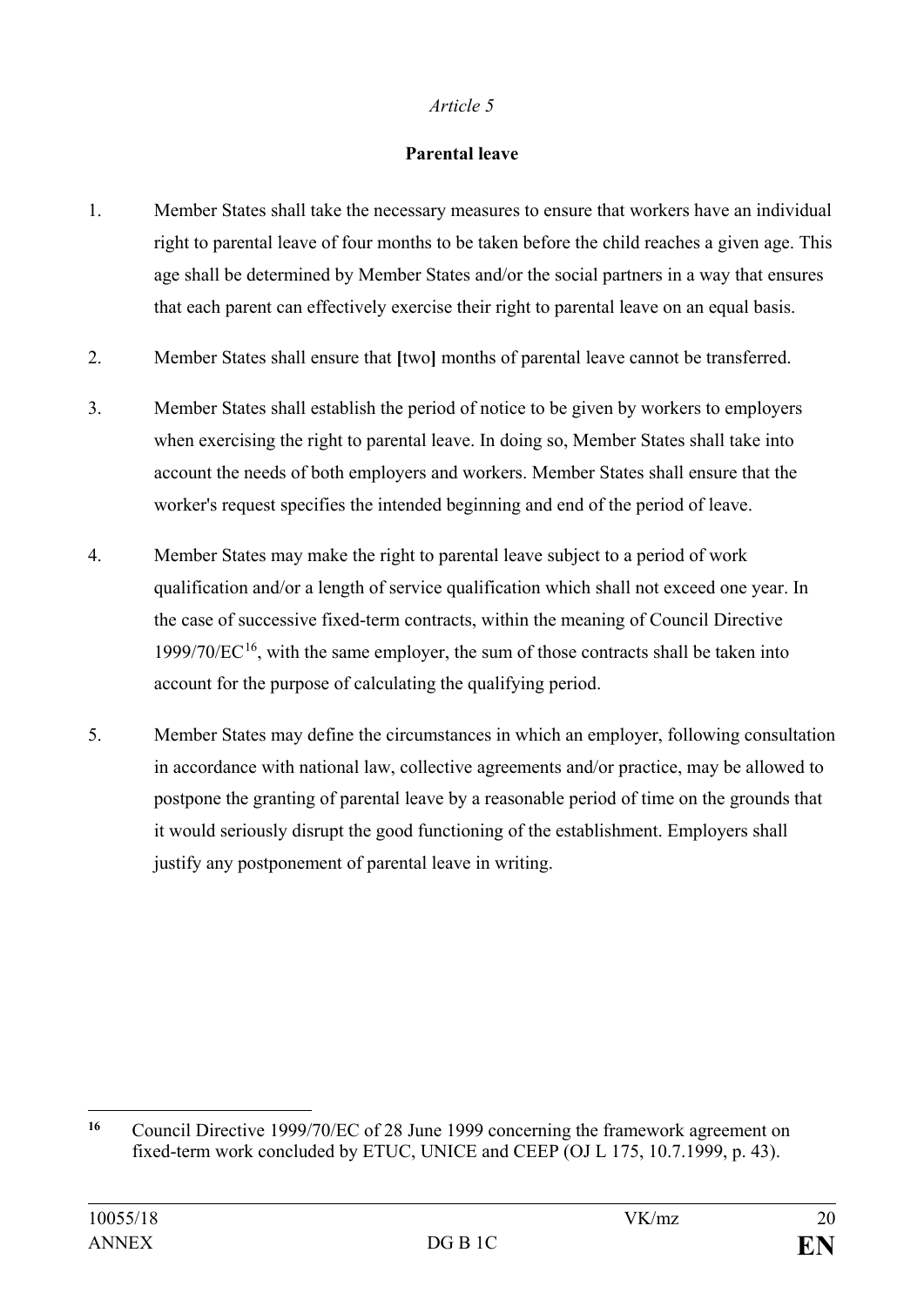- 6. Member States shall take the necessary measures to ensure that workers have the right to request parental leave also in flexible forms. Member States may specify the modalities of application of such forms of parental leave. Employers shall consider and respond to such requests, taking into account the needs of both employers and workers, and they shall justify any refusal of such a request in writing.
- 7. Member States shall assess the need for the conditions of access and detailed arrangements for the application of parental leave to be adapted to the needs of adoptive parents, parents having a disability and parents with children with a disability or long-term illness.

### **Carers' leave**

Member States shall take the necessary measures to ensure that workers have the right to carers' leave, to be defined in national legislation or practice.

#### *Article 7*

#### **Time off from work on grounds of force majeure**

Member States shall take the necessary measures to ensure that workers have the right to time off from work on grounds of force majeure for urgent family reasons in cases of illness or accident making the immediate presence of the worker indispensable. Member States may limit the right to time off from work on grounds of force majeure to a certain amount of time per year or per case, or both.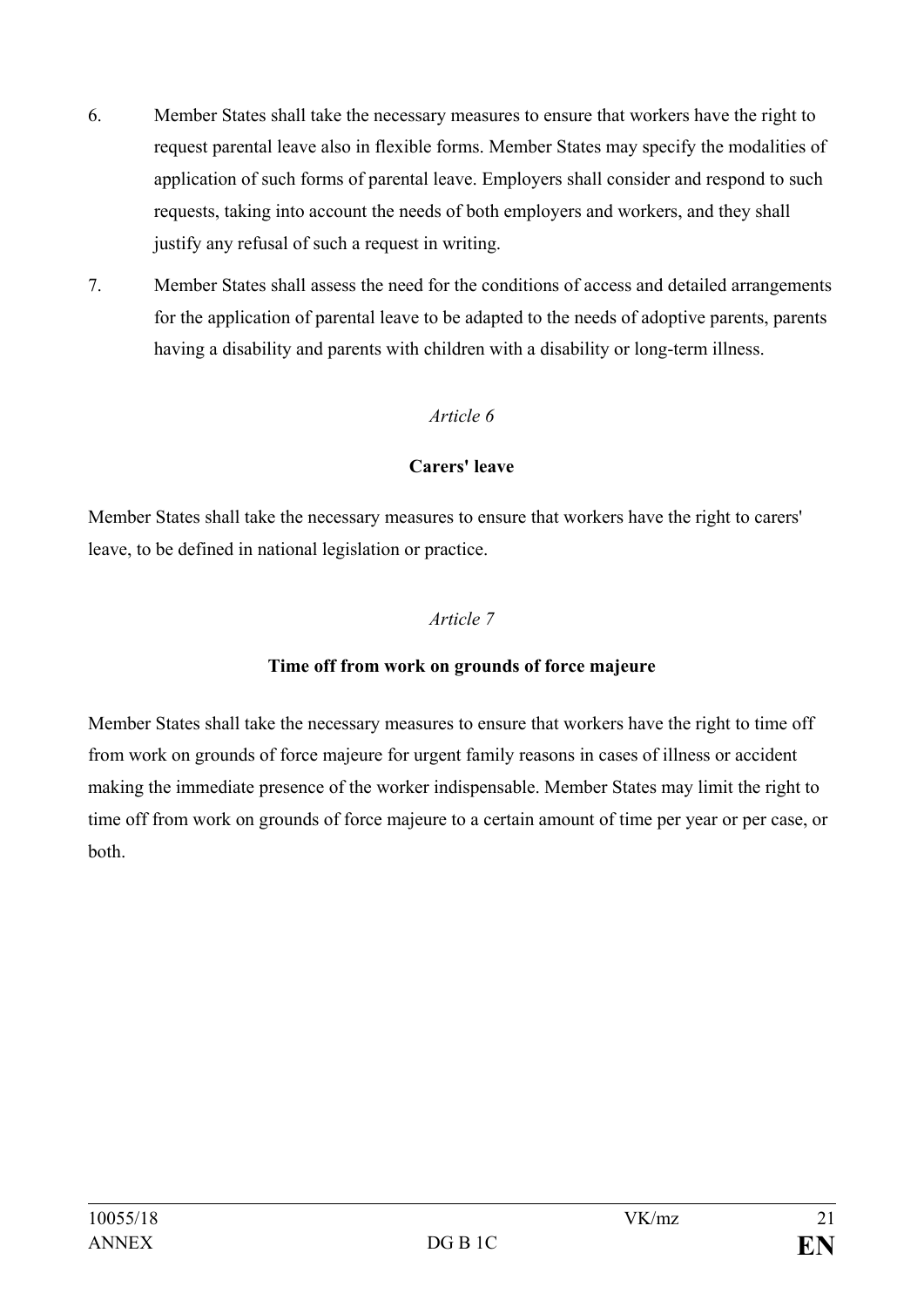#### **Payment or allowance**

In accordance with national circumstances, such as national law, collective agreements and/or practice, and taking into account the powers delegated to the social partners, Member States shall ensure that workers exercising the rights to leave referred to in Article 4 and 5(2) will receive a payment or an allowance to be defined by the Member State and/or social partners, taking into account the need to facilitate the take-up of paternity and/or parental leave by first earners.

#### *Article 9*

#### **Flexible working arrangements**

- 1. Member States shall take the necessary measures to ensure that workers with children up to a given age, which shall be at least eight years, and carers, have the right to request flexible working arrangements for caring purposes. The duration of such flexible working arrangements may be subject to a reasonable limitation. Member States may limit the requests of flexible working arrangements that can be made by a worker to a reasonable number within a given period, which shall not be less than once every twelve months.
- 2. Employers shall consider and respond to the requests for flexible working arrangements referred to in paragraph 1, taking into account the needs of both employers and workers.
- 3. When the flexible working arrangements referred to in paragraph 1 are limited in duration, the worker shall have the right to return to the original working pattern at the end of the agreed period. The worker shall have the right to request to return to the original working pattern before the end of the agreed period whenever a change of circumstances so justifies. Employers shall be obliged to consider and respond to such requests, taking into account the needs of both employers and workers.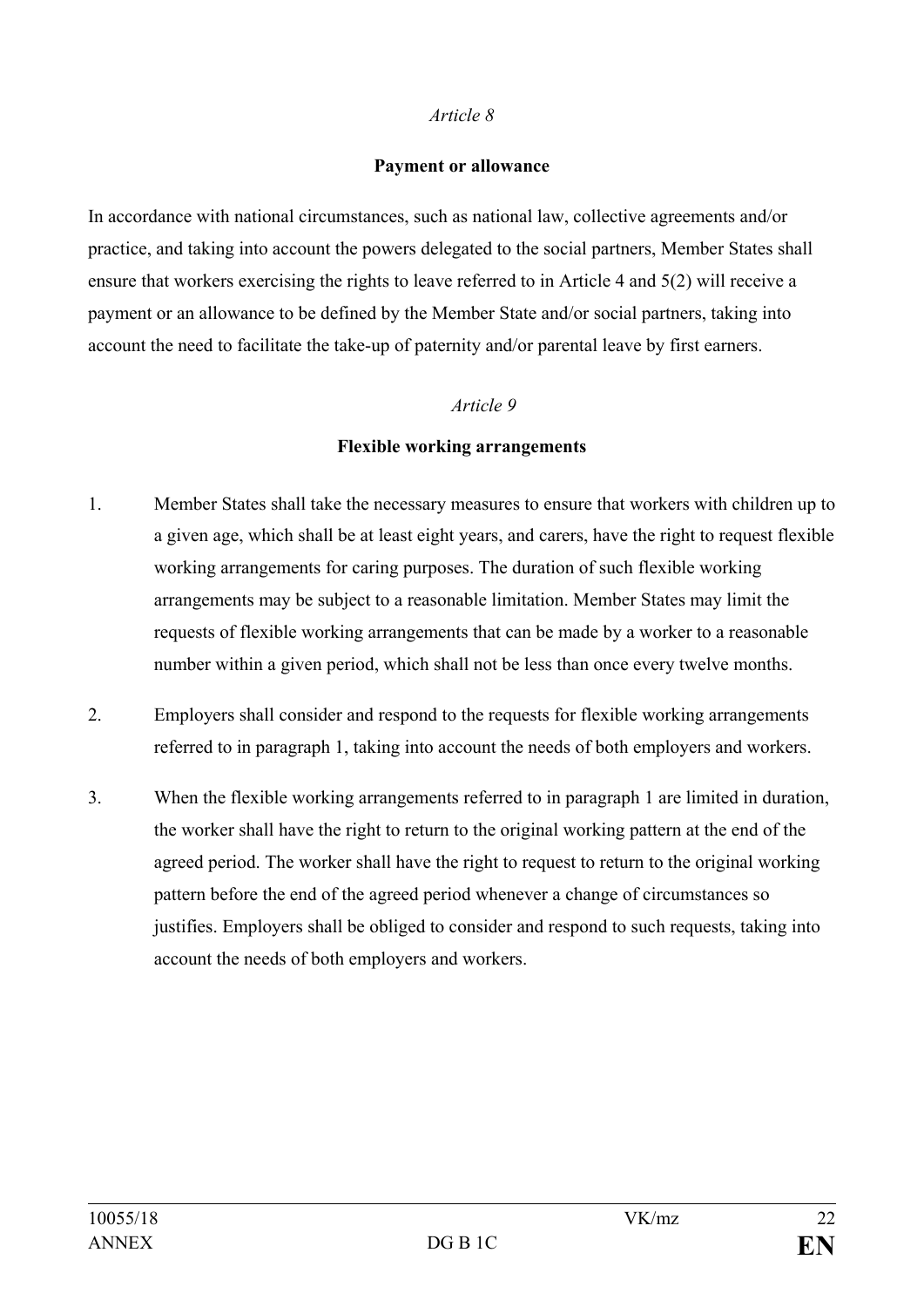4. Member States may make the right to request flexible working arrangements subject to a period of work qualification or a length of service qualification which shall not exceed six months. In the case of successive fixed-term contracts, within the meaning of Directive 1999/70/EC, with the same employer, the sum of those contracts shall be taken into account for the purpose of calculating the qualifying period.

### *Article 10*

#### **Employment rights**

- 1. Rights acquired or in the process of being acquired by workers on the date on which the leave as referred to in Article 4, 5 or 6 starts shall be maintained until the end of such leave. At the end of such leave, those rights, including any changes arising from national law, collective agreements or practice, shall apply.
- 2. Member States shall ensure that, at the end of leave as referred to in Article 4, 5 or 6, workers are entitled to return to their jobs or to equivalent posts on terms and conditions which are no less favourable to them, and to benefit from any improvement in working conditions to which they would have been entitled had they not taken the leave.
- 3. Member States shall define the status of the employment contract or employment relationship for the period of leave referred to in Article 4, 5 or 6, including as regards entitlements to social security, while ensuring that the employment relationship is maintained during that period.

### *Article 11*

### **Non-discrimination**

Member States shall take the necessary measures to prohibit less favourable treatment of workers on the ground that they have applied for, or have taken, leave as referred to in Article 4, 5 or 6, or on the ground that they have exercised the rights as provided for in Article 9.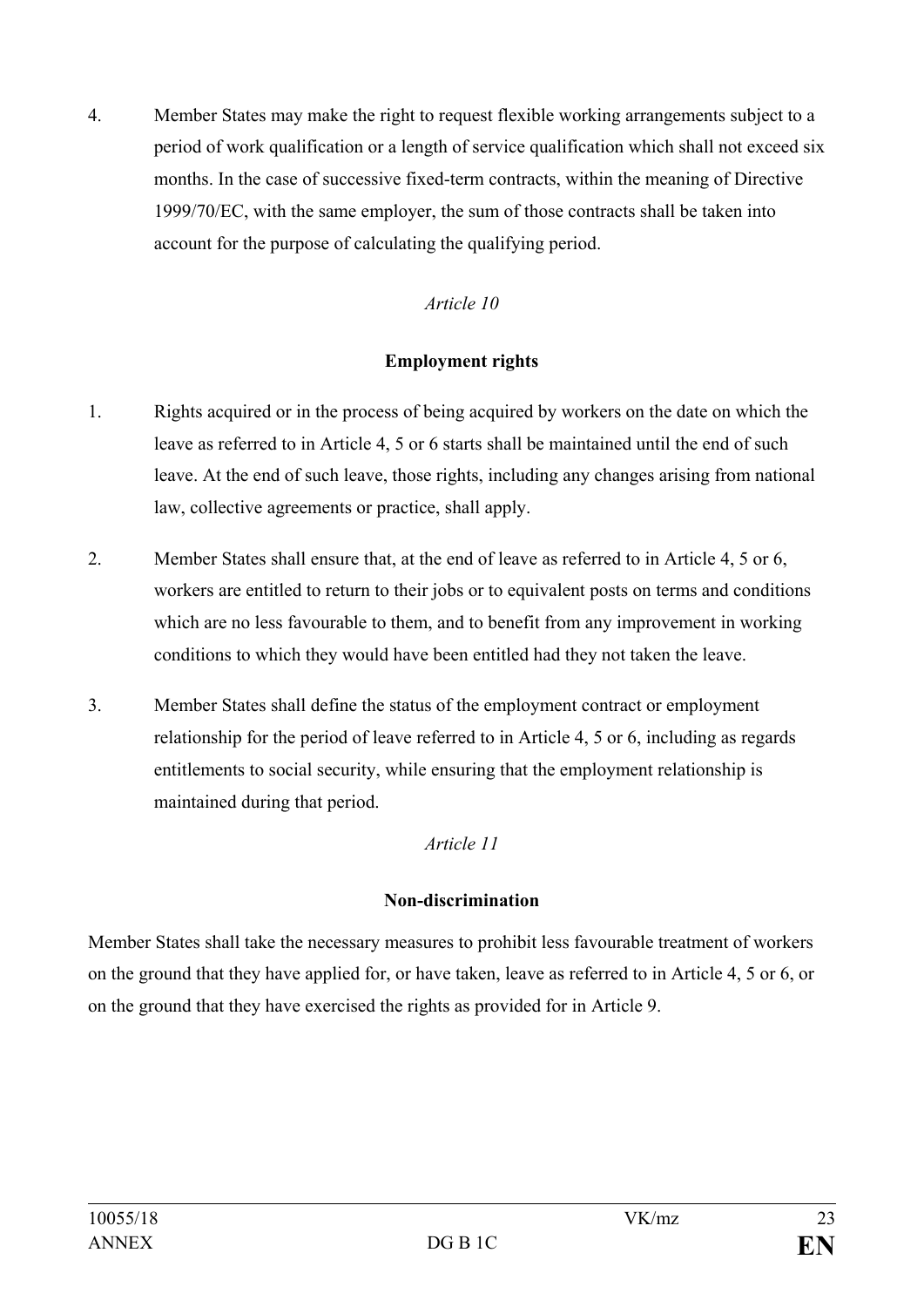#### **Protection from dismissal and burden of proof**

- 1. Member States shall take the necessary measures to prohibit the dismissal and all preparations for dismissal of workers, on the grounds that they have applied for, or have taken, leave as referred to in Article 4, 5 or 6, or have exercised the right to request flexible working arrangements referred to in Article 9.
- 2. Workers who consider that they have been dismissed on the grounds that they have applied for, or have taken, leave as referred to in Article 4, 5 or 6 or of exercising the right to request flexible working arrangements referred to in Article 9 may request the employer to provide duly substantiated grounds for the dismissal. In the cases of Articles 4 and 5, the employer shall provide those grounds in writing.
- 3. Member States shall take the necessary measures to ensure that, when workers who have applied for, or have taken, leave as referred to in Article 4 and 5 establish, before a court or other competent authority, facts from which it may be presumed that there has been such dismissal, it shall be for the respondent to prove that the dismissal was based on grounds other than the fact that they have applied for, or have taken, leave as referred to in Article 4 and 5.
- 4. Paragraph 3 shall not prevent Member States from introducing rules of evidence which are more favourable to plaintiffs.
- 5. Member States need not apply paragraph 3 to proceedings in which it is for the court or competent body to investigate the facts of the case.
- 6. Paragraph 3 shall not apply to criminal procedures, unless otherwise provided by the Member States.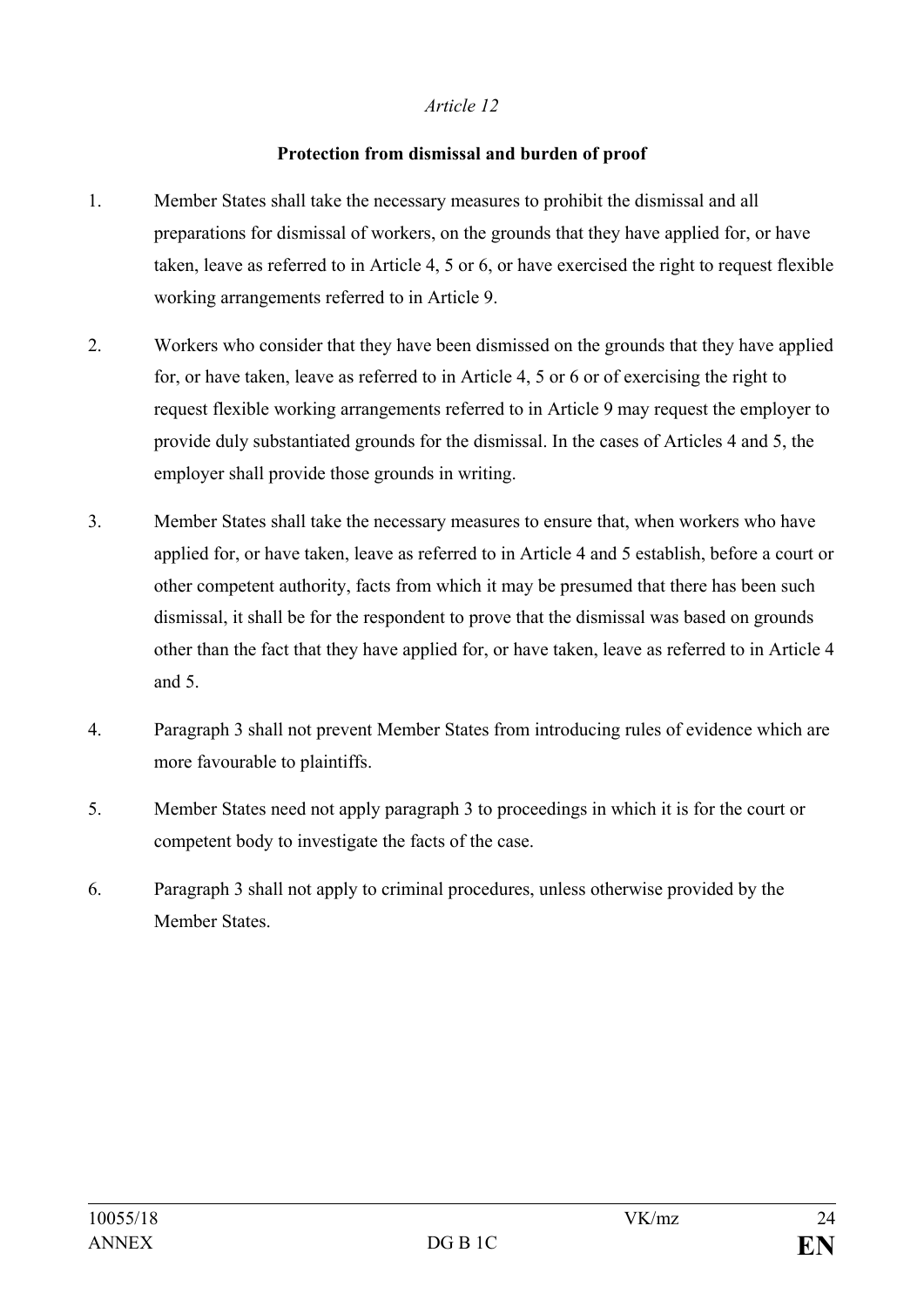### **Penalties**

Member States shall lay down the rules for penalties applicable to breaches of national provisions adopted pursuant to this Directive or the relevant provisions already in force concerning the rights which are within the scope of this Directive. Member States shall take all measures necessary to ensure that those penalties are applied. Penalties shall be effective, proportionate and dissuasive.

### *Article 14*

### **Protection against adverse treatment or consequences**

Member States shall introduce measures necessary to protect workers, including workers who are employees' representatives, from any adverse treatment by the employer or adverse consequences resulting from a complaint lodged within the undertaking or any legal proceedings initiated with the aim of enforcing compliance with the rights provided for in this Directive.

### *Article 15*

# **Equality bodies**

Without prejudice to the competencies of labour inspectorates or other bodies, including social partners, enforcing worker's rights, Member States shall ensure that the body or bodies designated, pursuant to Article 20 of Directive 2006/54/EC, for the promotion, analysis, monitoring and support of equal treatment of all persons without discrimination on grounds of sex, are competent for nondiscrimination issues falling within the scope of this Directive.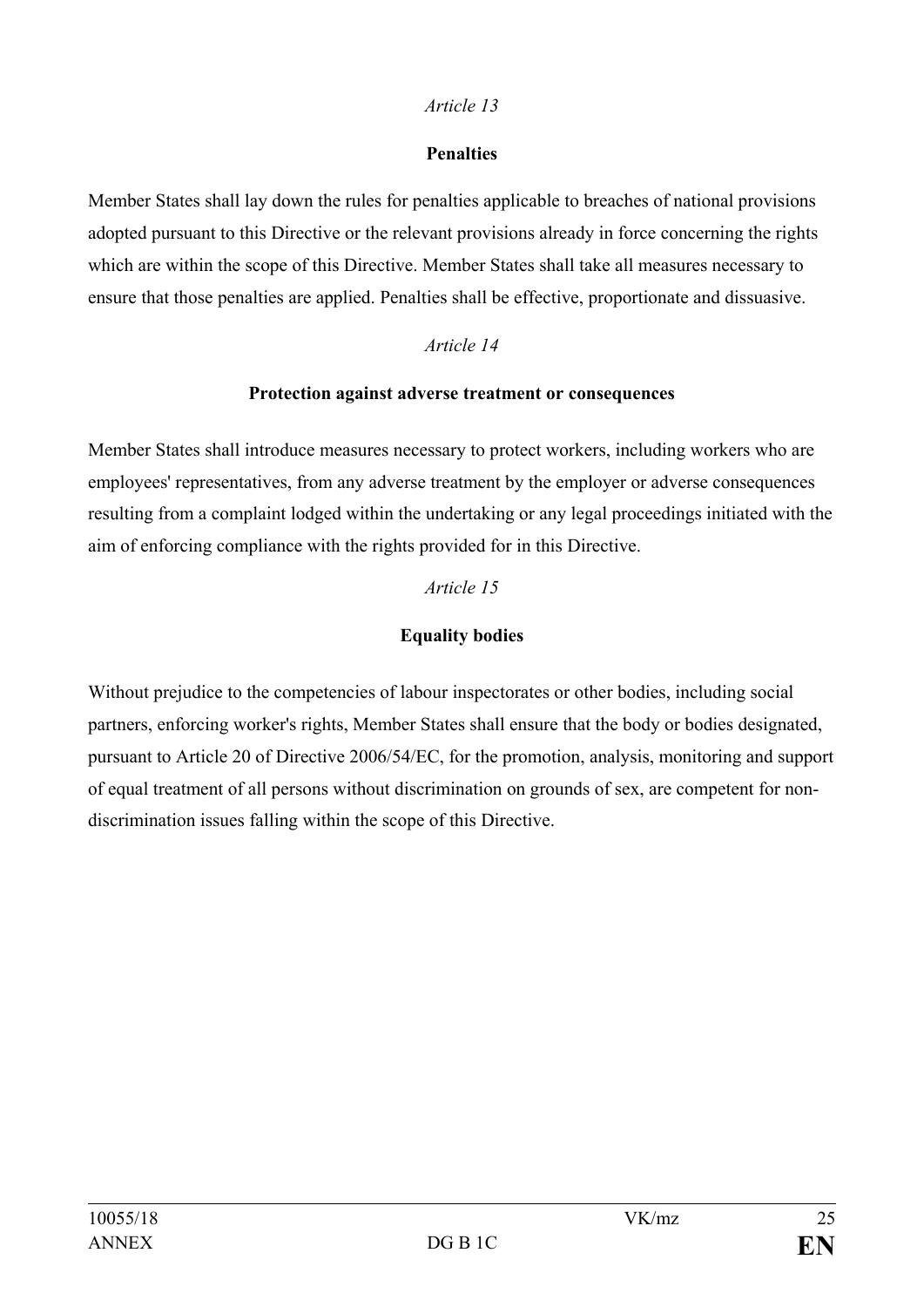### **Level of protection**

- 1. Member States may introduce or maintain provisions that are more favourable to workers than those laid down in this Directive.
- 2. Implementation of this Directive shall not constitute sufficient grounds for a reduction in the level of protection of workers in the areas to which it applies, without prejudice to the Member States' right to respond to changes in the situation by introducing laws, regulations and administrative provisions which differ from those in force at the time of the adoption of this Directive, provided that the minimum requirements laid down in this Directive are complied with.

### *Article 17*

### **Dissemination of information**

Member States shall ensure that the provisions adopted pursuant to this Directive, together with the relevant provisions already in force relating to the subject matter as set out in Article 1 of this Directive, are brought by all appropriate means to the attention of the persons concerned throughout their territory.

### *Article 18*

### **Reporting and review**

1. Member States shall, at the latest by … [*OJ: please insert the date equivalent to eight years from the entry into force of this Directive*], communicate to the Commission all relevant information concerning the application of this Directive. On the basis of this information, the Commission shall draw up a report to the European Parliament and the Council on the application of this Directive.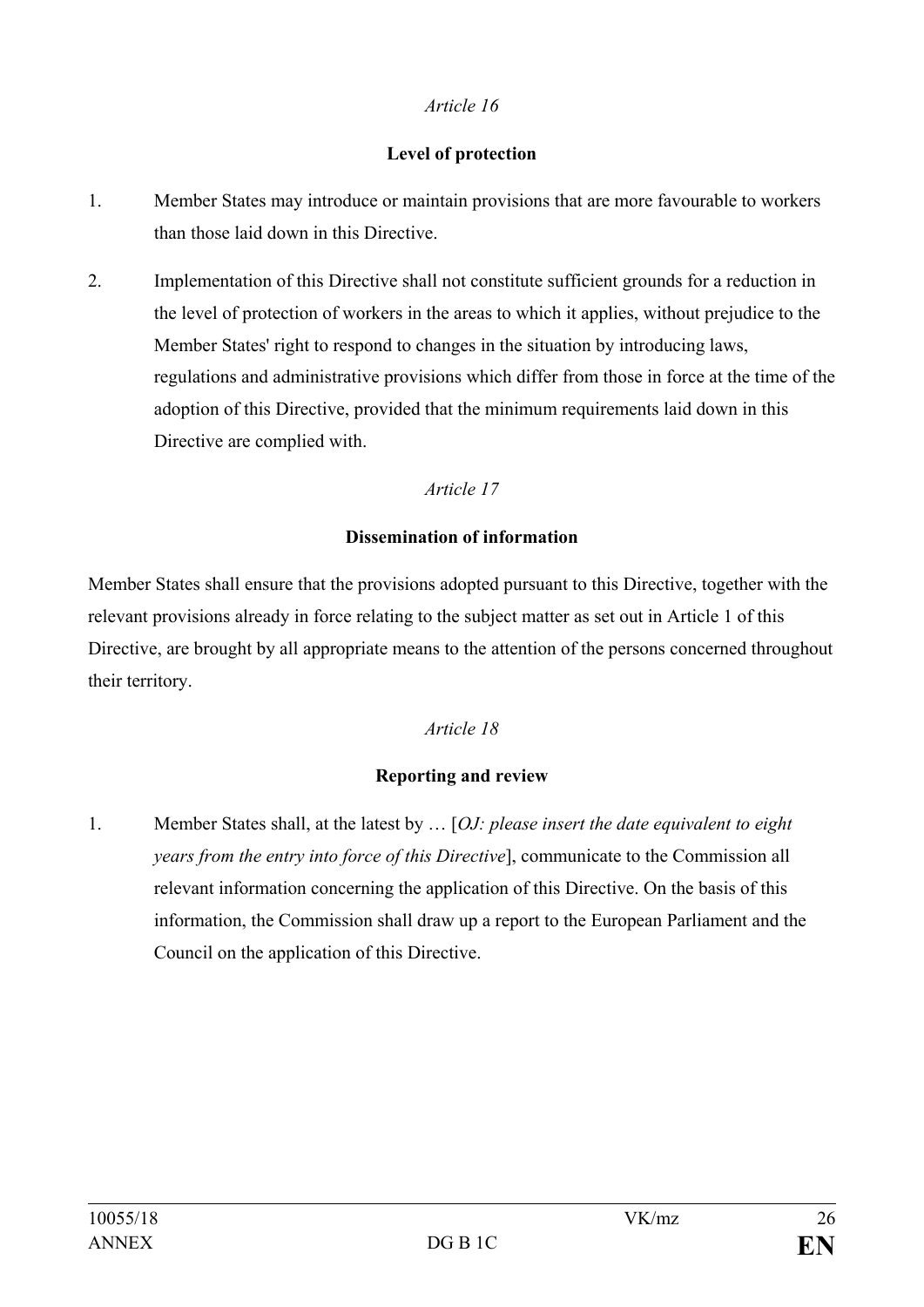2. On the basis of the information provided by Member States pursuant to paragraph 1, the Commission shall submit to the European Parliament and the Council a report in which it reviews the application of this Directive, accompanied, if appropriate, by a legislative proposal.

### *Article 19*

### **Repeal**

Directive 2010/18/EU is repealed with effect from… [*OJ: please insert the date equivalent to three years from the entry into force of this Directive*]. References to the repealed Directive shall be construed as references to this Directive and shall be read in accordance with the correlation table set out in the Annex.

# *Article 19a*

# **Transition**

Notwithstanding the repeal of Directive 2010/18/EU, any period or separate cumulative periods of parental leave taken by a worker, or transferred by that worker pursuant to that Directive prior to [*OJ: please insert the date equivalent to three years from the entry into force of this Directive*] may be deducted from that worker's parental leave entitlement under Article 5 of this Directive.

### *Article 20*

# **Transposition**

1. Member States shall bring into force the laws, regulations and administrative provisions necessary to comply with this Directive, by… [*OJ: please insert the date equivalent to three years from the entry into force of this Directive*]*.* They shall immediately inform the Commission thereof.

When Member States adopt those measures, they shall contain a reference to this Directive or shall be accompanied by such a reference on the occasion of their official publication. The methods of making such reference shall be laid down by Member States.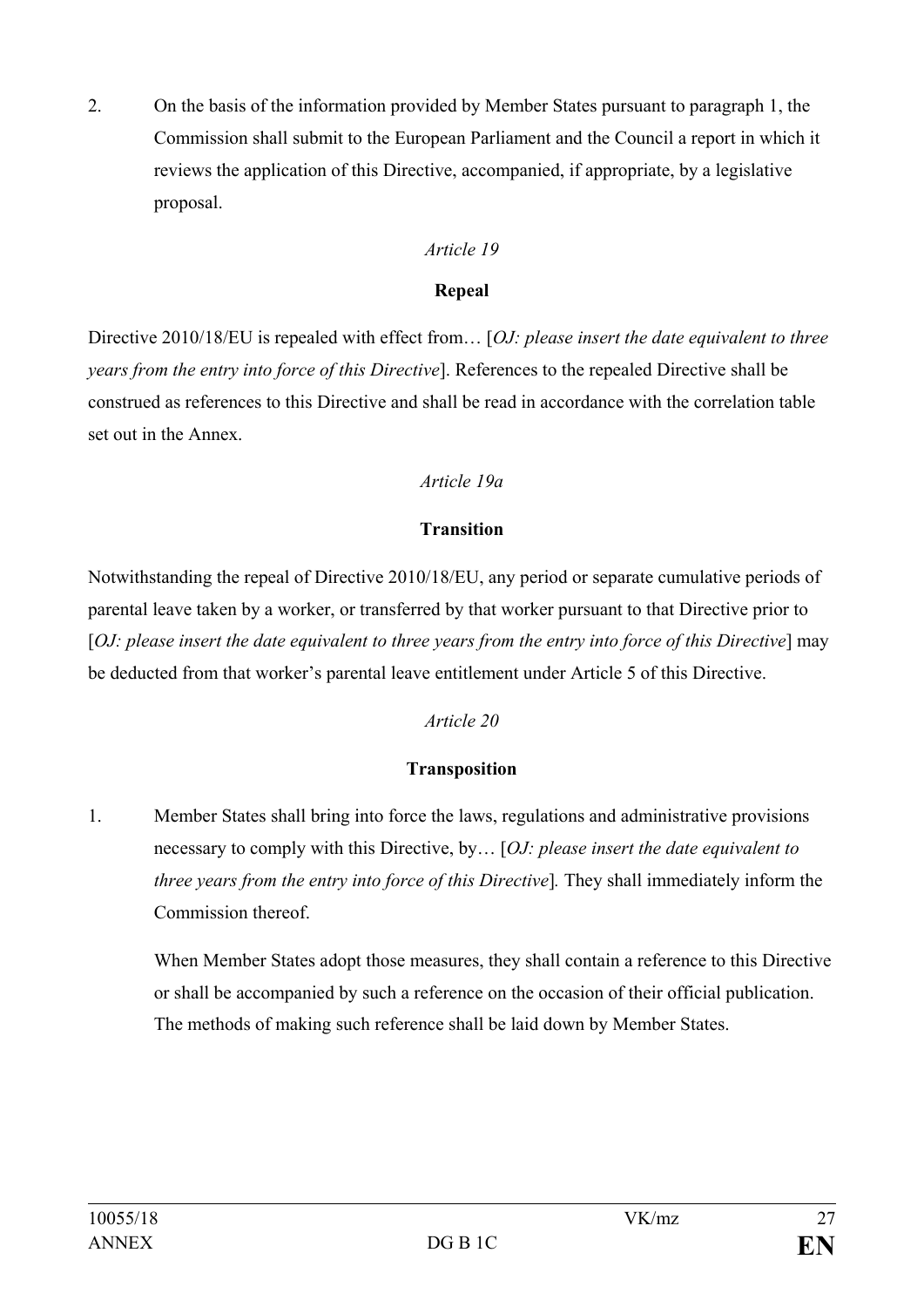- 2. Member States shall also communicate to the Commission the text of the main measures of national law which they adopt in the field covered by this Directive.
- 2a. The detailed rules and modalities for applying this Directive shall be defined in accordance with national law, collective agreements and/or national practice, as long as the minimum requirements and the objectives of this Directive are respected.
- 2b. For the purposes of complying with Articles 4, 5, 6 and 8 of this Directive and with Directive 92/85/EEC, Member States may take into account any period of and payment or allowance for family-related time off work, in particular maternity leave, paternity leave, parental leave and carers' leave available at the national level which goes beyond the minimum standards prescribed by this Directive and Directive 92/85/EEC, provided that the minimum requirements for the respective leaves as set out in these Directives are met and that the general level of protection afforded to workers in the field covered by these Directives is not reduced.
- 3. Member States may entrust the social partners with the implementation of this Directive, where the social partners jointly request to do so and as long as the Member States take all the necessary steps to ensure that they can at all times guarantee the results sought under this Directive.

### **Entry into force**

The Directive shall enter into force on the twentieth day following that of its publication in the *Official Journal of the European Union.*